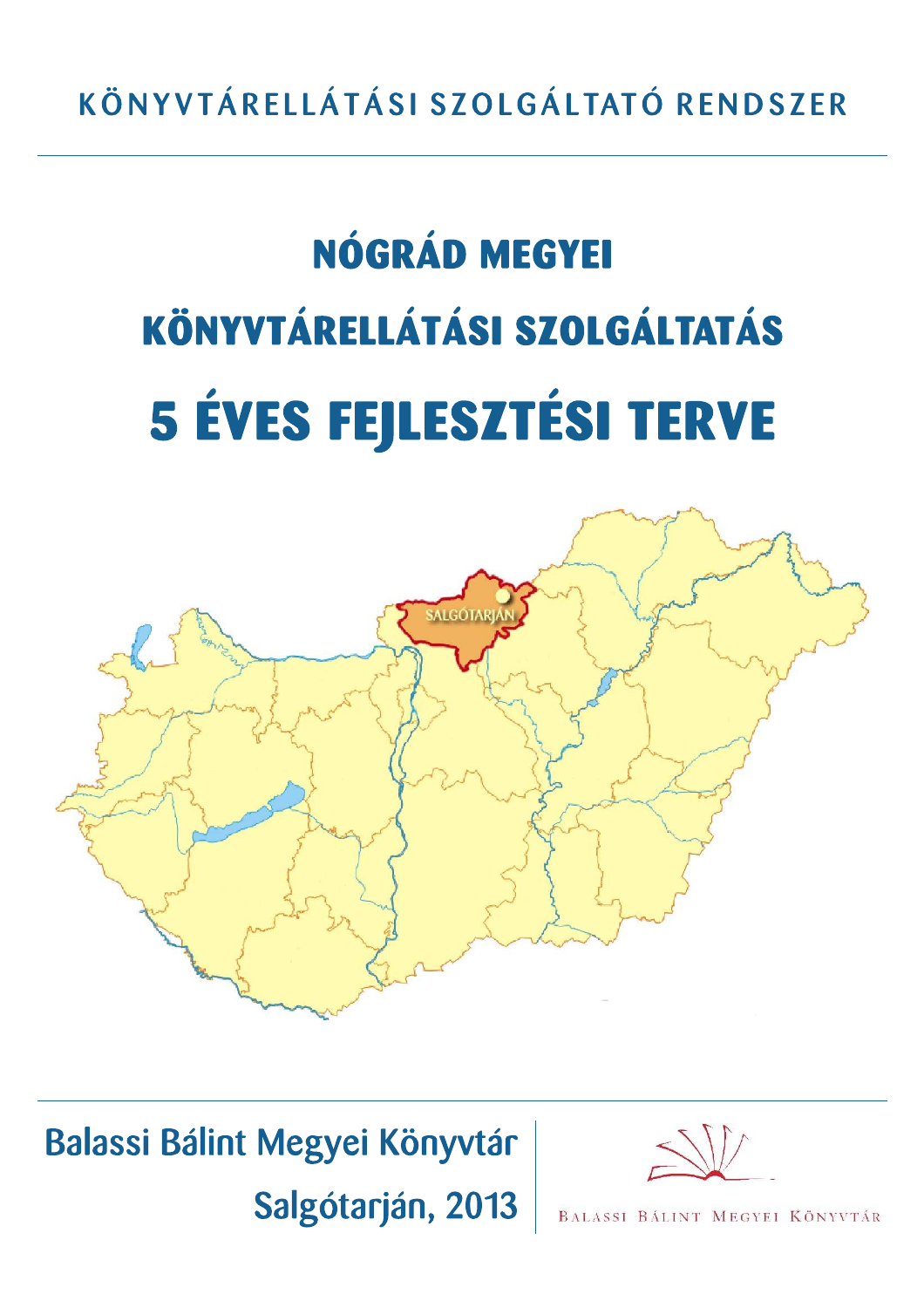## NÓGRÁD MEGYE

## KÖNYVTÁRELLÁTÁSI SZOLGÁLTATÓ RENDSZER

## SZOLGÁLTATÁSFEJLESZTÉSI TERV  $2014 - 2018$ , ÉV

AZ INTÉZMÉNY SZÉKHELYE: 3100 SALGÓTARJÁN, KASSAI SOR 2. AZ INTÉZMÉNY VEZETŐJÉNEK NEVE: MOLNÁR ÉVA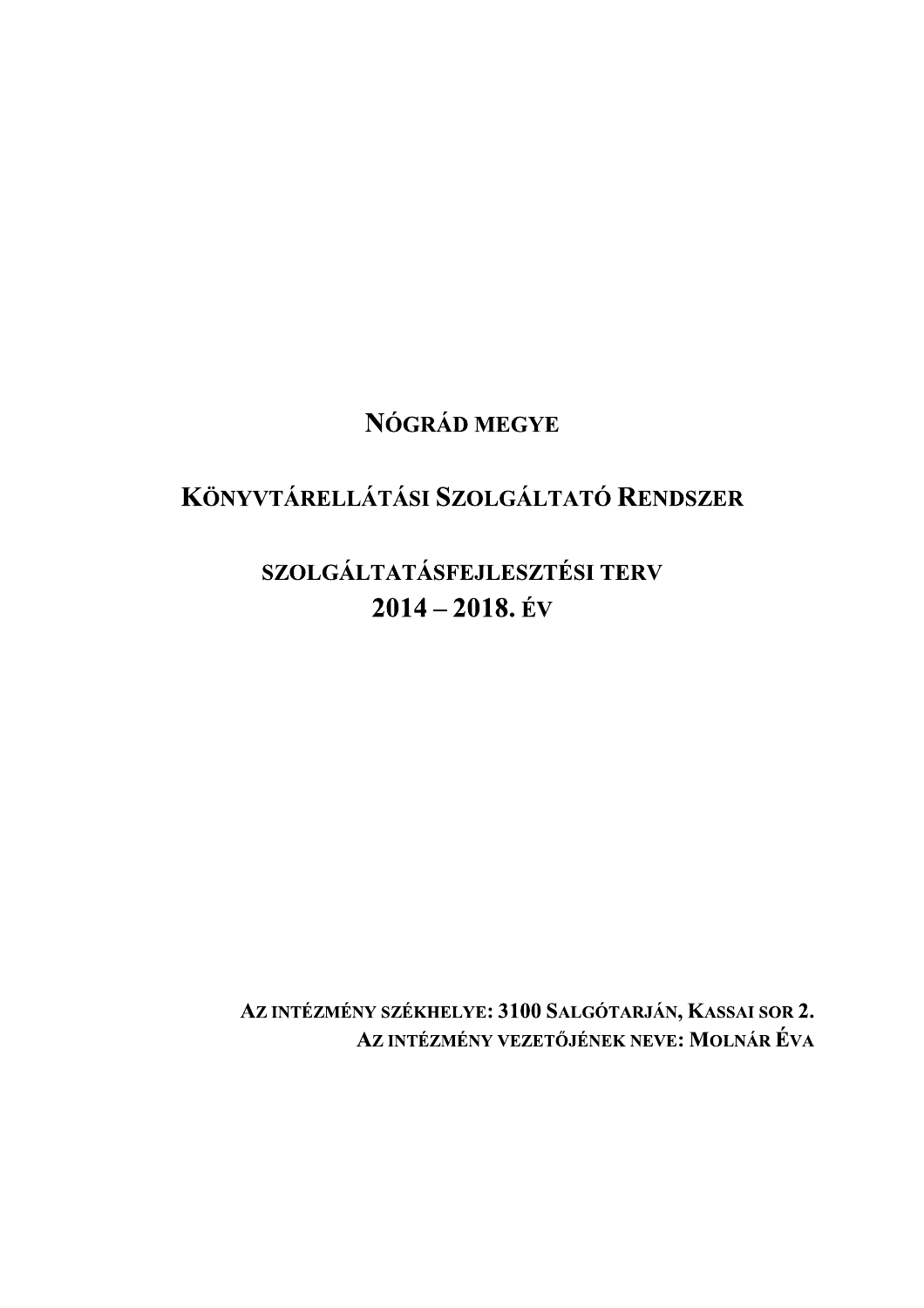## **Tartalom**

|    | <b>Tartalom</b>                                                                      |
|----|--------------------------------------------------------------------------------------|
|    |                                                                                      |
|    |                                                                                      |
|    |                                                                                      |
|    |                                                                                      |
|    |                                                                                      |
|    | A Könyvtárellátási Szolgáltató Rendszerbe bevont szolgáltató helyek tervezett száma7 |
| 2. |                                                                                      |
| 3. |                                                                                      |
| 4. |                                                                                      |
| 5. |                                                                                      |
| 6. |                                                                                      |
| 7. |                                                                                      |
| 8. |                                                                                      |
| 9. |                                                                                      |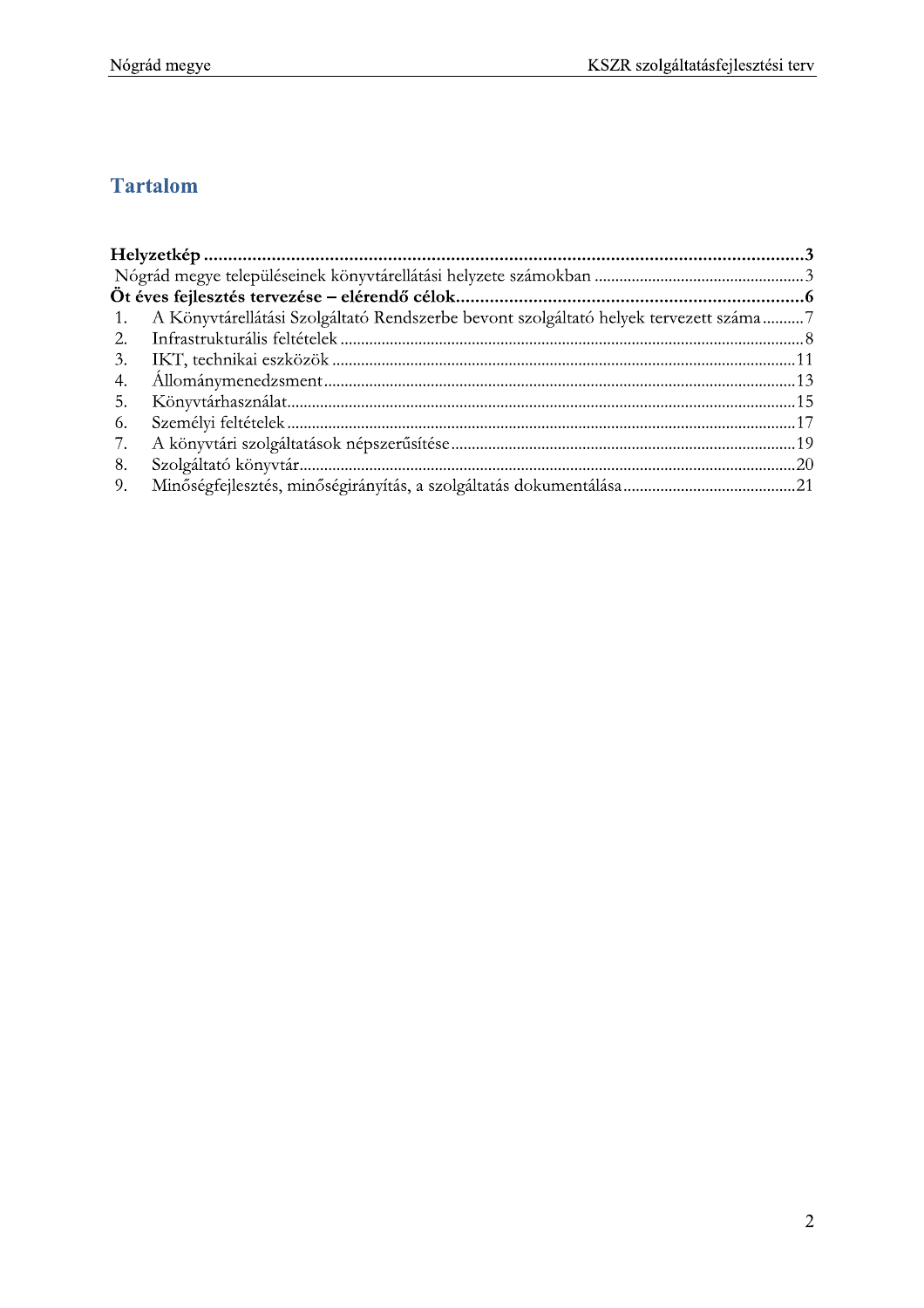## Helyzetkép

### Nógrád megye településeinek könyvtárellátási helyzete számokban $<sup>1</sup>$ </sup>

|            | Könyvtárak                            | könyvtárak<br>száma (db) | nyilvános<br>könyvtárak<br>jegyzékén<br>szerepel (db) | Lakosságszám<br>összesen <sup>2</sup> |
|------------|---------------------------------------|--------------------------|-------------------------------------------------------|---------------------------------------|
| Települési | megyei könyvtár                       | $\mathbf{1}$             |                                                       | 37.199                                |
| könyvtárak | megyei könyvtár KSZR                  | $\overline{35}$          | $\overline{0}$                                        | 10.013                                |
|            | szolgáltató helyeinek száma           |                          |                                                       |                                       |
|            | összesen                              |                          |                                                       |                                       |
|            | 0 - 500 lakosú településen            |                          |                                                       |                                       |
|            | ebből könyvtárbusszal                 | $\overline{0}$           | $\overline{0}$                                        | $\overline{0}$                        |
|            | ellátott település                    |                          |                                                       |                                       |
|            | megyei könyvtár KSZR                  | 41                       | $\overline{0}$                                        | 29.619                                |
|            | szolgáltató helyeinek száma           |                          |                                                       |                                       |
|            | összesen                              |                          |                                                       |                                       |
|            | 501 - 1000 lakosú településen         |                          |                                                       |                                       |
|            | ebből könyvtárbusszal                 | $\mathbf{0}$             | $\mathbf{0}$                                          | $\overline{0}$                        |
|            | ellátott település                    |                          |                                                       |                                       |
|            | megyei könyvtár KSZR                  | 15                       | $\boldsymbol{0}$                                      | 18.777                                |
|            | szolgáltató helyeinek száma           |                          |                                                       |                                       |
|            | összesen                              |                          |                                                       |                                       |
|            | 1001 - 1500 lakosú településen        |                          |                                                       |                                       |
|            | ebből könyvtárbusszal                 | $\boldsymbol{0}$         | $\mathbf{0}$                                          | $\overline{0}$                        |
|            | ellátott település                    |                          |                                                       |                                       |
|            | megyei könyvtár KSZR                  | 14                       | $\overline{0}$                                        | 26.307                                |
|            | szolgáltató helyeinek száma           |                          |                                                       |                                       |
|            | összesen                              |                          |                                                       |                                       |
|            | 1501 - 5000 lakosú településen        |                          |                                                       |                                       |
|            | városi könyvtár                       | 5                        | 5                                                     | 47.154                                |
|            | községi könyvtár                      | 17                       |                                                       | 29.988                                |
|            | A településen nincs könyvtári ellátás | 3                        |                                                       | 1.698                                 |
| Összesen   |                                       | 131                      |                                                       | 29.988                                |

Nógrád megye, területére nézve, az ország második legkisebb megyéje, 200.755 fős népessége a megyék között a legalacsonyabb.

Településszerkezetét tekintve a kistelepüléses jelleg dominál. A 131 településből csak 6 város van, a 125 községből 81 lélekszáma nem éri el az 1000 főt (61%), csak 1 községben élnek 3000-nél többen.

Könyvtári ellátottságot tekintve valamennyi városban működik városi könyvtár mindenütt valamilyen más intézménnyel összevonva.

 $^{-1}$  Az adatszolgáltatás a 2013. évben ismert adatok alapján kérjük $^{-2}$ megyei könyvtárnál a megyeszékhely lakosságának száma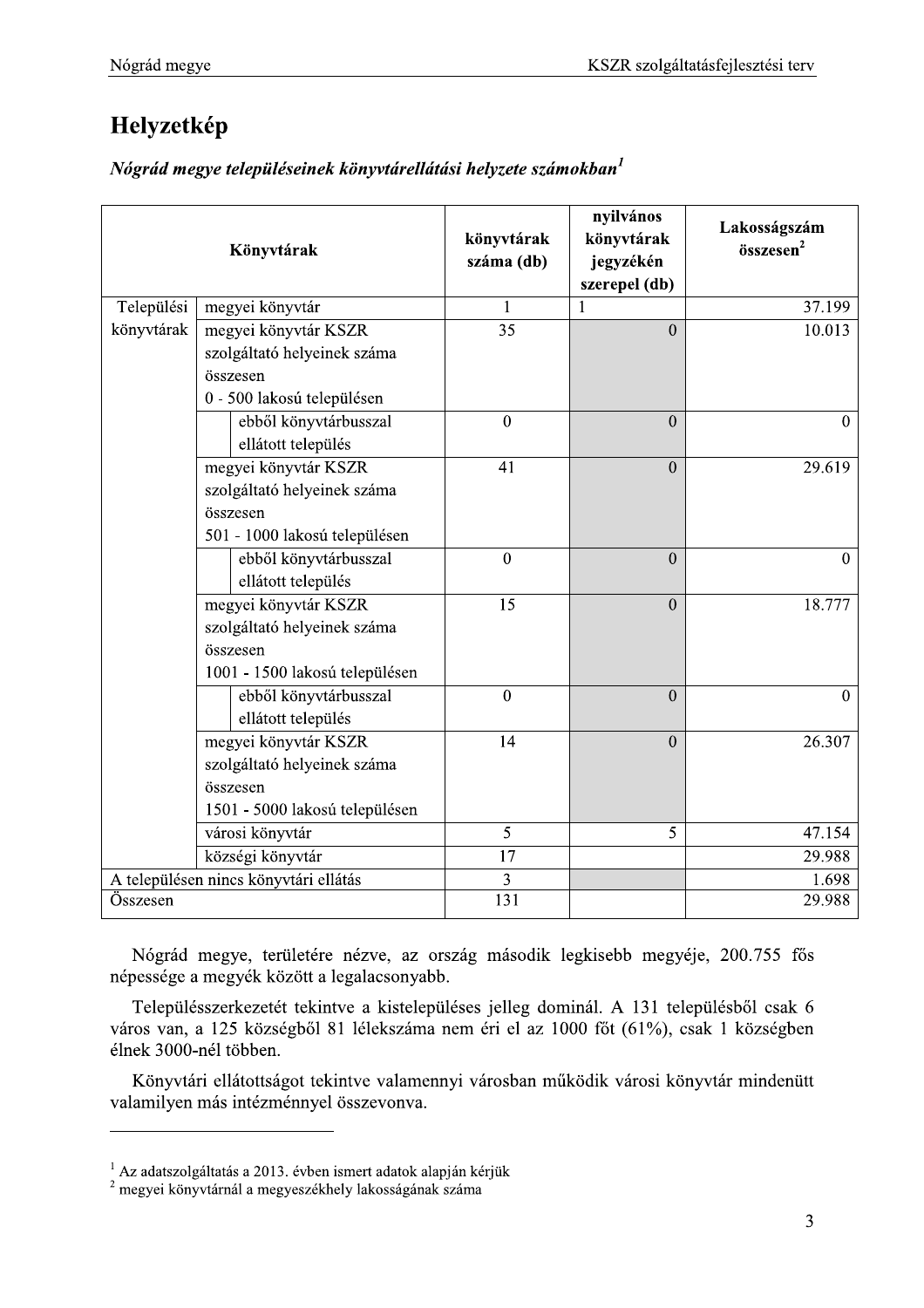A községekben 17 településen a fenntartó önkormányzat nyilvános könyvtár fenntartásával biztosítja a könyvtári ellátást. Ezek többsége nagyobb településeken található (1500 lakos felett), de működésük nem mindenhol felel meg a nyilvános könyvtárak követelményeinek, 3 pedig tartósan szünetel. Nagyobb részük számára előnyös lenne a KSZR-hez való kapcsolódás.

A megyében 3 ellátatlan település van jelenleg.

2013-ban a községek 84%-a rendelt meg könyvtári szolgáltatást a megyei könyvtártól. Ezek főként az 1000 lakos alatti lélekszámú települések, 33 %-uk 500 lakosnál kisebb, 39 % pedig 501 és 1000 lakos közötti település. A nagyobb települések az ellátott helyek 13, illetve 12%-át teszik ki az 1000-1500-ig, valamint az 1501-5000 teriedő kategóriában.

Az ellátott települések mindegyikén van a szolgáltatás fogadására alkalmas helyiség. A fenntartók ragaszkodnak saját tulajdonukhoz nemcsak a helyiség tekintetében, de a dokumentumok, illetve mindenféle vonatkozásban is.

A könyvtárhasználati adatok az ellátott településeken a következőképp alakultak:

A regisztrált használók száma a lakosság arányához viszonyítva lakossági kategóriánként jelentős eltérést mutat. A legmagasabb az 500 fő alatti településeken 23,1 %, 501-1000 fő esetén 13,8 %, 1001-1500-ig 12,6 %, 1500 fő felett 8 %.

A jelenlegi 105, szolgáltatást megrendelő, település közül az új csatlakozók száma 4, 101 korábban mozgókönyvtári szolgáltatóhely volt, ebből 71-et a megyei könyvtár látott el. A mozgókönyvtári szolgáltatásba a megyei könyvtár mellett bekapcsolódott még a NYKOE-TEMI könyvtár és a balassagyarmati Madách Imre Városi Könyvtár is. 2013-tól a KSZR rendszert a megyei könyvtár egyedül működteti.

A mozgókönyvtári rendszer időszakában számos területen sikerült jelentős előrelépést elérni a szolgáltató könyvtárak és a szolgáltatóhelyek viszonylatában.

Megalapoztuk a szolgáltatás dokumentumbázisát képező csereállományt, bevezettük a Corvina integrált rendszert, kialakítottuk a technikai, logisztikai hátteret.

A tagkönyvtárak működési feltételei sokat javultak. Főként a 2008-ig csatlakozott könyvtárak esetében, ahol szinte minden könyvtárhelyiség belső felújításra került, új könyvtári bútorokkal, technikai berendezésekkel gyarapodott. Az azóta eltelt 5 év tapasztalata azt mutatja, hogy ezeken a helyeken is újra kell gondolni mind a könyvtárhelység, mind a könyvtári bútorok, mind pedig a technikai berendezések felújítását. Ugyan ez igaz a később csatlakozókra is.

Megkezdődött a csatlakozó könyvtárak állományának áttekintése, selejtezése. Elindult a megtisztított állományok adatainak adatbázisban való feldolgozása, így azok webes katalógusban kereshetővé váltak.

Olvasásnépszerűsítő programokat, rendhagyó órákat, zenés-verses műsorokat vittünk a kistelepülésekre.

A programok, a rendszeres állománycsere, a kiszámítható nyitva tartás és a bővülő szolgáltatások megnövelték a könyvtárak látogatottságát, különösen azokon a településeken, ahol nagy volt a leszakadás, vagy hosszabb ideig nem működött korábban a könyvtár.

Az internet használat iránt a kisebb településeken mutatkozik nagyobb érdeklődés. Az ellátott települések között jelentős a kettős funkciójú könyvtárak száma.

2008 után jelentősebb fejlesztések nem történtek források hiányában, kivéve azokat a településeket, ahol IKSZT-k jöttek létre vagy a befogadó épület jelentős felújításra került.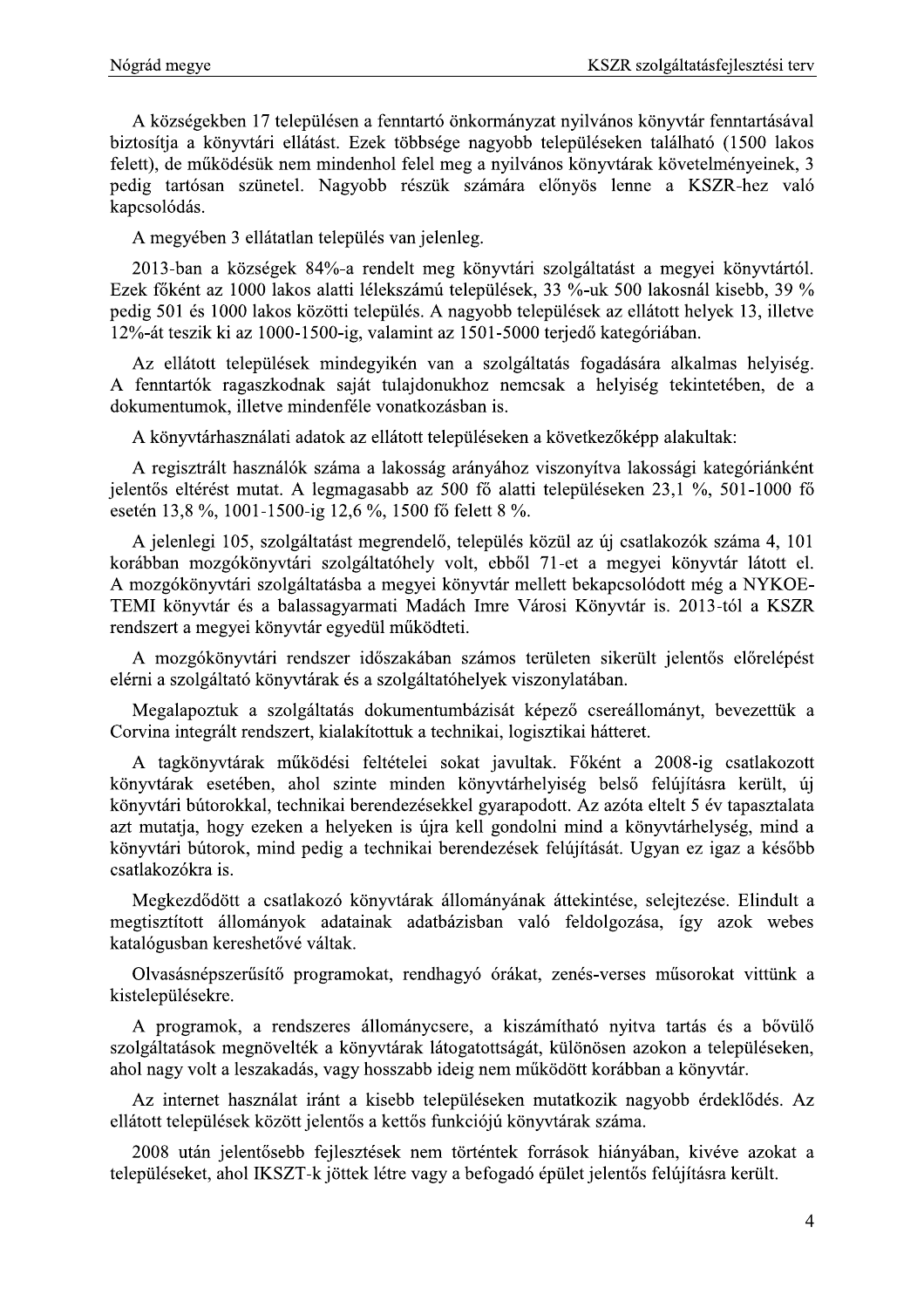IKSZT fejlesztés történt 11 településen.

| Erősségek a megye könyvtári ellátásában                                                                                                                                                                                                                                                                                                                                                                                                                                                                                                                                                                                                                                                                                                                                                                                                                                                                                                                                                                                                                                                                                                                                                                                                    | Gyengeségek a megye könyvtári ellátásában                                                                                                                                                                                                                                                                                                                                                                                                                                                                                                                                                                                                                                                                                                                                                                                                                                                                                                                                                                                                                                      |
|--------------------------------------------------------------------------------------------------------------------------------------------------------------------------------------------------------------------------------------------------------------------------------------------------------------------------------------------------------------------------------------------------------------------------------------------------------------------------------------------------------------------------------------------------------------------------------------------------------------------------------------------------------------------------------------------------------------------------------------------------------------------------------------------------------------------------------------------------------------------------------------------------------------------------------------------------------------------------------------------------------------------------------------------------------------------------------------------------------------------------------------------------------------------------------------------------------------------------------------------|--------------------------------------------------------------------------------------------------------------------------------------------------------------------------------------------------------------------------------------------------------------------------------------------------------------------------------------------------------------------------------------------------------------------------------------------------------------------------------------------------------------------------------------------------------------------------------------------------------------------------------------------------------------------------------------------------------------------------------------------------------------------------------------------------------------------------------------------------------------------------------------------------------------------------------------------------------------------------------------------------------------------------------------------------------------------------------|
| Egységes, rendszeres dokumentumellátás<br>friss, korszerű csereállomány<br>٠<br>jól képzett, elkötelezett munkatársak az<br>$\bullet$<br>ellátóközpontban<br>az ellátó munkatársak többéves tapasztalata<br>۰<br>a kistelepülési ellátásban<br>egy kézben van az ellátás<br>٠<br>minden település számára ingyenesen<br>$\bullet$<br>elérhető Corvina integrált rendszer<br>a községek saját állományának kb. 45 %-a<br>٠<br>adatbázisban elérhető<br>szállításra alkalmas gépjármű<br>٠<br>rendelkezünk raktárnak is alkalmas<br>$\bullet$<br>könyvkiválasztó térrel (online és személyes<br>módon is lehet válogatni)<br>a települési könyvtárosok egyre inkább<br>٠<br>keresik és használják az ellátórendszer<br>katalógusát válogatásra<br>a jelenleg ellátott települések 70%-át<br>٠<br>korábban is a megyei könyvtár látta el, így<br>stabil munkakapcsolatok alakultak ki<br>sokat javult a települési könyvtárhelyiségek<br>٠<br>állapota, felszereltsége a mozgókönyvtári<br>ellátás ideje alatt (főként a kezdetén)<br>megszűntek a kistelepüléseken a tartósan<br>$\bullet$<br>szünetelő könyvtárak<br>az ellátott településeken a szolgáltatások<br>٠<br>ingyenesek<br>hangsúlyosak az olvasásnépszerűsítő<br>٠<br>programok | az ellátóközpontban a feladatok<br>nagyságához képest a munkatársak száma<br>kevés, szükséges a tényleges létszám<br>bővítése<br>a szolgáltatóhelyeken a könyvtárosok nem<br>٠<br>szakképzettek<br>csekély juttatásban részesülnek a<br>$\bullet$<br>munkájukért vagy annyiban sem<br>többnyire megbízási díjas vagy<br>$\bullet$<br>részmunkaidős könyvtárosok képzésekre,<br>továbbképzésekre civil munkájuk miatt nem<br>tudnak eljönni<br>sok helyen közmunkás a könyvtáros<br>٠<br>(állandó fluktuáció)<br>hiányos vagy elavult számítógépes<br>$\bullet$<br>infrastruktúra<br>a szolgáltatóhelyek kevésbé használják ki a<br>٠<br>közös integrált rendszer nyújtotta<br>lehetőségeket<br>a Corvina rendszer funkcióit jobban össze<br>٠<br>kellene hangolni az igényekkel a<br>szolgáltatás kényelme érdekében<br>sok helyen nem célszerű, nem kényelmes a<br>$\bullet$<br>bútorzat<br>a könyvtárhelyiségek nemcsak könyvtári<br>٠<br>célokat szolgálnak<br>hiányos infrastruktúra<br>٠<br>a befogadó épületek rossz állapota<br>$\bullet$<br>(pl. tető, fűtés probléma) |
| Lehetőségek a megye könyvtári ellátásában                                                                                                                                                                                                                                                                                                                                                                                                                                                                                                                                                                                                                                                                                                                                                                                                                                                                                                                                                                                                                                                                                                                                                                                                  | Veszély - Fenyegetés a megye könyvtári<br>ellátásában                                                                                                                                                                                                                                                                                                                                                                                                                                                                                                                                                                                                                                                                                                                                                                                                                                                                                                                                                                                                                          |
| a könyvtárhelyiségeket többféle közösségi<br>célra is igénybe veszik<br>IKSZT több településen, szolgáltatási<br>٠<br>stabilitást biztosít<br>képzésekkel, szakmai programokkal<br>٠<br>erősíteni a könyvtárosok felkészültségét<br>tanfolyamokkal, konzultációs lehetőséggel<br>٠<br>segíteni a Corvina rendszer használatát<br>gyakori jelenlét, napi kapcsolat a szolgáltató<br>٠<br>és a települési könyvtárosok között<br>fenntartói támogatás a létszám bővítésére                                                                                                                                                                                                                                                                                                                                                                                                                                                                                                                                                                                                                                                                                                                                                                   | nagy az ellátó munkatársak leterheltsége<br>٠<br>az önkormányzatok nem eléggé motiváltak<br>$\bullet$<br>a könyvtár minőségi működtetéséhez<br>(anyagi eszközök hiánya a fenntartói<br>oldalon, megbízási díj, rezsiköltség,<br>épületfenntartás stb.)<br>nem tisztázott az iskolai könyvtárak és<br>$\bullet$<br>könyvtárosok helyzete (állomány,<br>személyzet, nyitva tartás)<br>a befogadó épületek rossz állapota<br>٠<br>(pl. tető, fűtés probléma)                                                                                                                                                                                                                                                                                                                                                                                                                                                                                                                                                                                                                      |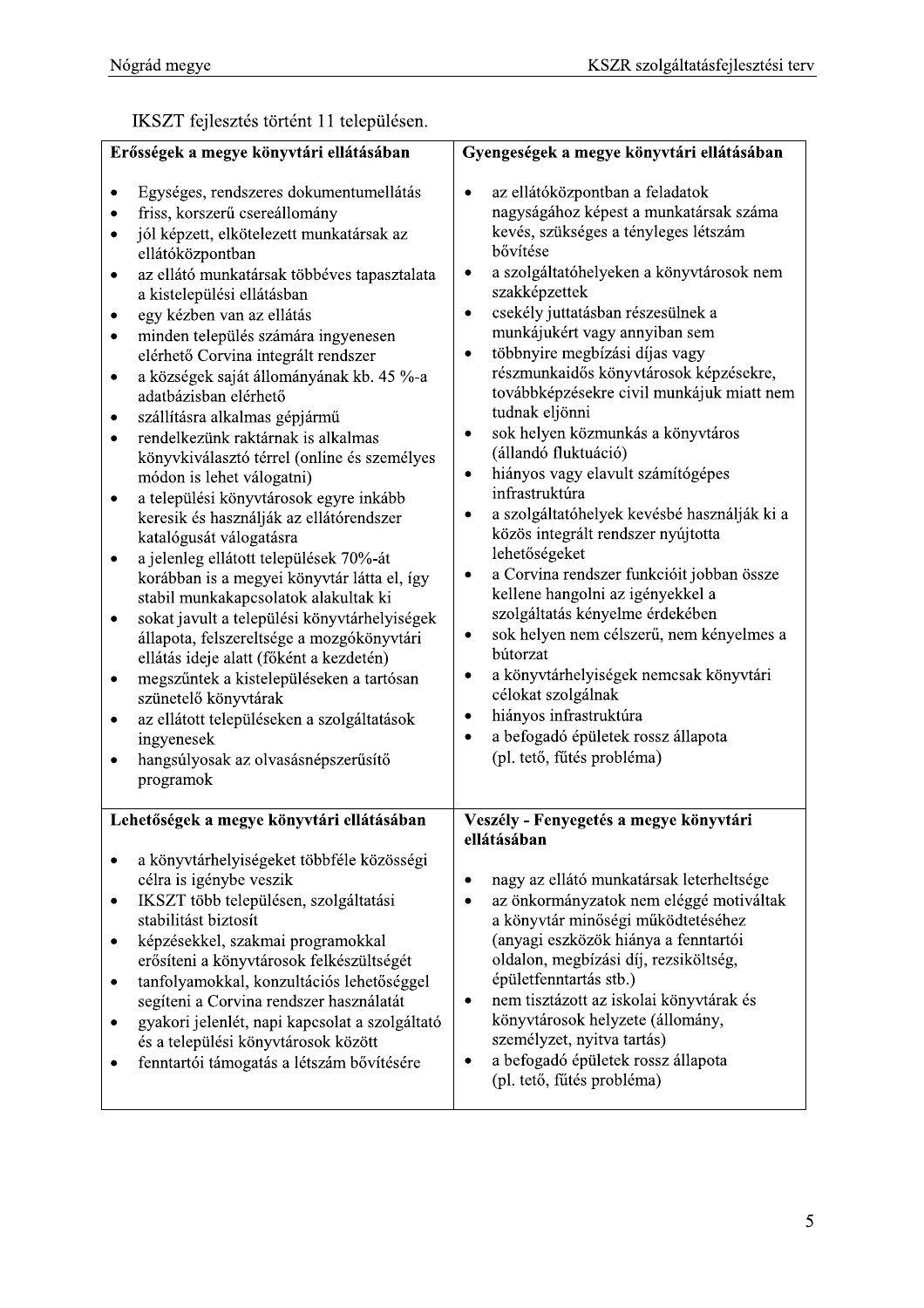### Öt éves fejlesztés tervezése – elérendő célok

#### A Balassi Bálint Megyei Könyvtár jövőképe a kistelepülési könyvtárellátás terén

Intézményünk a felhasználói igényeket követő, az egész megyére kiteriedő könyvtárhálózatot működtet. A szolgáltatások fejlesztésével, a működési feltételek javításával, a modern technikai eszközök alkalmazásával korszerű szolgáltatásokat biztosít. Helyi és megyei programokat szervez a könyv- és könyvtárhasználat népszerűsítésére. A gyűjtemények Corvina IKR katalógusában feltártak. A szolgáltatások térben és időben korlátozás nélkül hozzáférhetők. Az esélyegyenlőséget biztosítva segítjük a leszakadó csoportok felzárkózását.

#### A Balassi Bálint Megyei Könyvtár küldetése a kistelepülési könyvtárellátás terén

A Balassi Bálint Megyei Könyvtár a megye legnagyobb nyilvános könyvtáraként arra törekszik, hogy lehetőséget biztosítson minden használónak, hogy a törvény adta jogát – a kulturális javak megismerését, a műveltség gyarapítását, az információhoz való szabad és korlátlan hozzáférést, az önképzést – lakóhelyéhez közel, egy működőképes, a könyvtári rendszer valamennyi tagját elérő, vonzó közösségi színtérben tudja érvényesíteni. Intézményünk célja és alapvető küldetése, a minél több elégedett könyvtárhasználó.

#### A kistelepülési könyvtárellátás célja Nógrád megyében

Intézményünk jelen van Nógrád megye kistelepülésein, ahol a KSZR keretein belül biztosítjuk az információhoz való szabad és korlátlan hozzáférést. Feladatunk a településeken meglévő dokumentum- és információs vagyon megőrzése, fejlesztése, az információ- és tudásközvetítés. A feladat ellátásához korszerű könyvtár épületekre, a kor színvonalának megfelelő informatikai háttérre, és a korlátlan hozzáférés megteremtésére van szükség. Könyvtárunk minőségi szolgáltatásokat biztosít és segíti használóit. Támogatjuk a kistelepülések lakosait életminőségük javításában, élethosszig tartó tanulásuk során, használóképzéseket tartunk számukra és biztosítjuk az esélyegyenlőséget. Tevékenységünket a nyilvánosság bevonásával végezzük. Információközvetítő, értékközvetítő szerepünkből adódóan aktívan bekapcsolódunk Nógrád megye kulturális és társadalmi életébe. Csatlakozunk az országos programokhoz. Helyi és megyei programok szervezésével hozzájárulunk az olvasáskultúra fejlesztéséhez.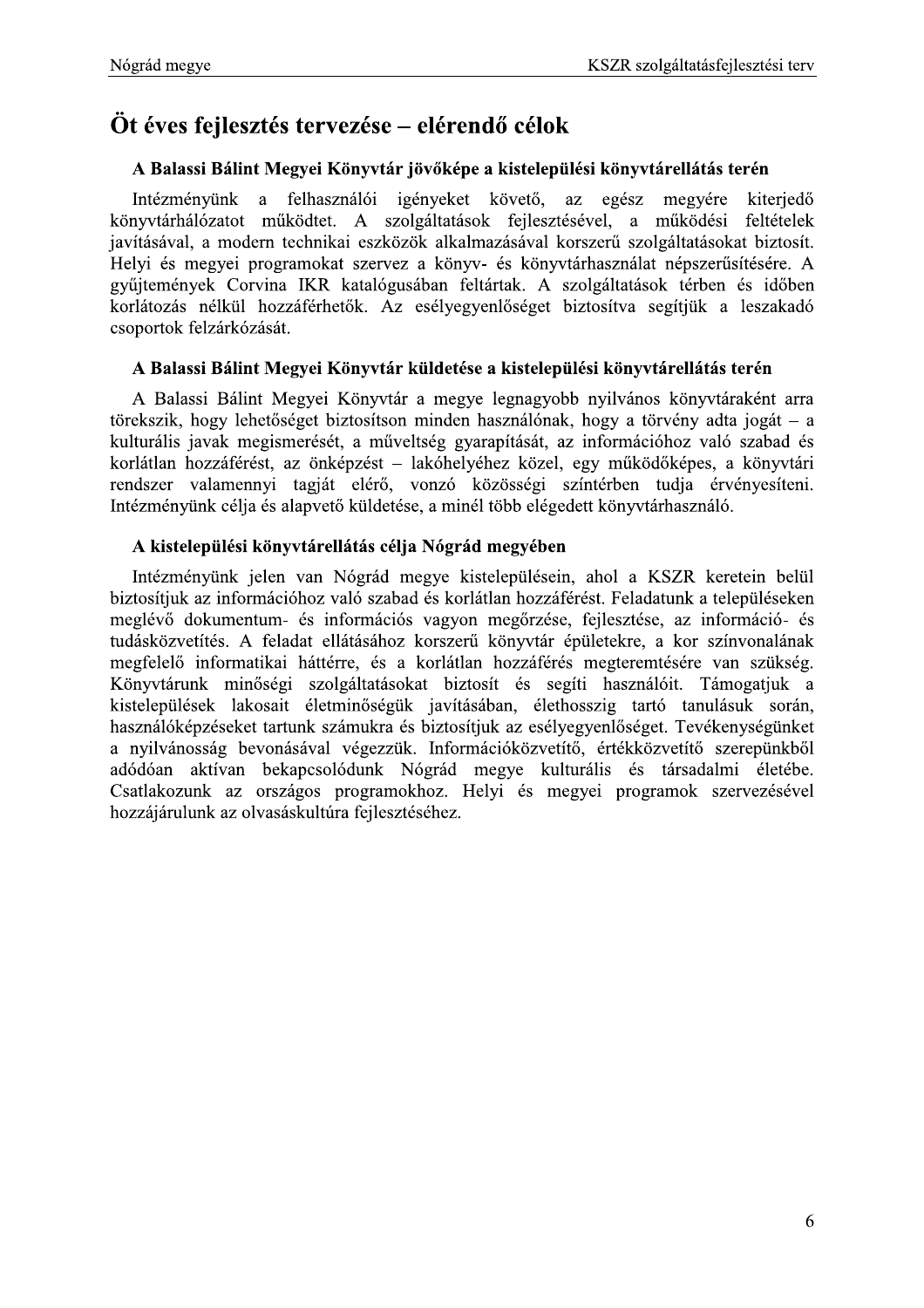|                       |                                |                |                  | <b>Terv</b>    | nyilvános<br>könyvtárak | Lakosság-<br>szám |                       |                       |
|-----------------------|--------------------------------|----------------|------------------|----------------|-------------------------|-------------------|-----------------------|-----------------------|
|                       | Könyvtárak                     | 2014           | 2015             | 2016           | 2017                    | 2018              | jegyzékén<br>szerepel | összesen <sup>3</sup> |
|                       | megyei könyvtár                | 1              | 1                | 1              | 1                       | 1                 | 1                     | 37.199                |
|                       | megyei könyvtár KSZR           | 35             | 35               | 35             | 35                      | 35                | $\boldsymbol{0}$      | 10.013                |
|                       | szolgáltató helyeinek száma    |                |                  |                |                         |                   |                       |                       |
|                       | összesen                       |                |                  |                |                         |                   |                       |                       |
| Települési könyvtárak | 0 - 500 lakosú településen     |                |                  |                |                         |                   |                       |                       |
|                       | ebből                          | $\mathbf{0}$   | $\overline{0}$   | $\mathbf{0}$   | $\mathbf{0}$            | $\overline{0}$    | $\overline{0}$        | $\theta$              |
|                       | könyvtárbusszal                |                |                  |                |                         |                   |                       |                       |
|                       | ellátott település             |                |                  |                |                         |                   |                       |                       |
|                       | megyei könyvtár KSZR           | 41             | 41               | 42             | 43                      | 44                | $\boldsymbol{0}$      | 32.271                |
|                       | szolgáltató helyeinek száma    |                |                  |                |                         |                   |                       |                       |
|                       | összesen                       |                |                  |                |                         |                   |                       |                       |
|                       | 501 - 1000 lakosú              |                |                  |                |                         |                   |                       |                       |
|                       | településen                    |                |                  |                |                         |                   |                       |                       |
|                       | ebből                          | $\mathbf{0}$   | $\boldsymbol{0}$ | $\overline{0}$ | $\boldsymbol{0}$        | $\mathbf{0}$      | $\overline{0}$        | $\mathbf{0}$          |
|                       | könyvtárbusszal                |                |                  |                |                         |                   |                       |                       |
|                       | ellátott település             |                |                  |                |                         |                   |                       |                       |
|                       | megyei könyvtár KSZR           | 16             | 16               | 16             | 17                      | 17                | $\mathbf{0}$          | 21.033                |
|                       | szolgáltató helyeinek száma    |                |                  |                |                         |                   |                       |                       |
|                       | összesen<br>1001 - 1500 lakosú |                |                  |                |                         |                   |                       |                       |
|                       | településen                    |                |                  |                |                         |                   |                       |                       |
|                       | ebből                          | $\mathbf{0}$   | $\boldsymbol{0}$ | $\mathbf{0}$   | $\boldsymbol{0}$        | $\boldsymbol{0}$  | $\mathbf{0}$          | $\mathbf{0}$          |
|                       | könyvtárbusszal                |                |                  |                |                         |                   |                       |                       |
|                       | ellátott település             |                |                  |                |                         |                   |                       |                       |
|                       | megyei könyvtár KSZR           | 15             | 17               | 18             | 18                      | 18                | $\mathbf{0}$          | 34.014                |
|                       | szolgáltató helyeinek száma    |                |                  |                |                         |                   |                       |                       |
|                       | összesen                       |                |                  |                |                         |                   |                       |                       |
|                       | 1501 - 5000 lakosú             |                |                  |                |                         |                   |                       |                       |
|                       | településen                    |                |                  |                |                         |                   |                       |                       |
|                       | városi könyvtár                | 5              | 5                | 5              | 5                       | 5                 | 5                     | 47.154                |
|                       | községi könyvtár               | 15             | 13               | 12             | 10                      | 10                |                       | 18.285                |
|                       | A településen nincs könyvtári  | $\overline{3}$ | $\overline{3}$   | $\overline{2}$ | $\overline{2}$          | $\overline{2}$    |                       | 786                   |
| ellátás               |                                |                |                  |                |                         |                   |                       |                       |
| Összesen              |                                | 131            | 131              | 131            | 131                     | 131               |                       | 200.755               |

#### $\mathbf{I}$ . A Könyvtárellátási Szolgáltató Rendszerbe bevont szolgáltató helyek tervezett száma

 $^3$  megyei könyvtárnál a megyeszékhely lakosságának száma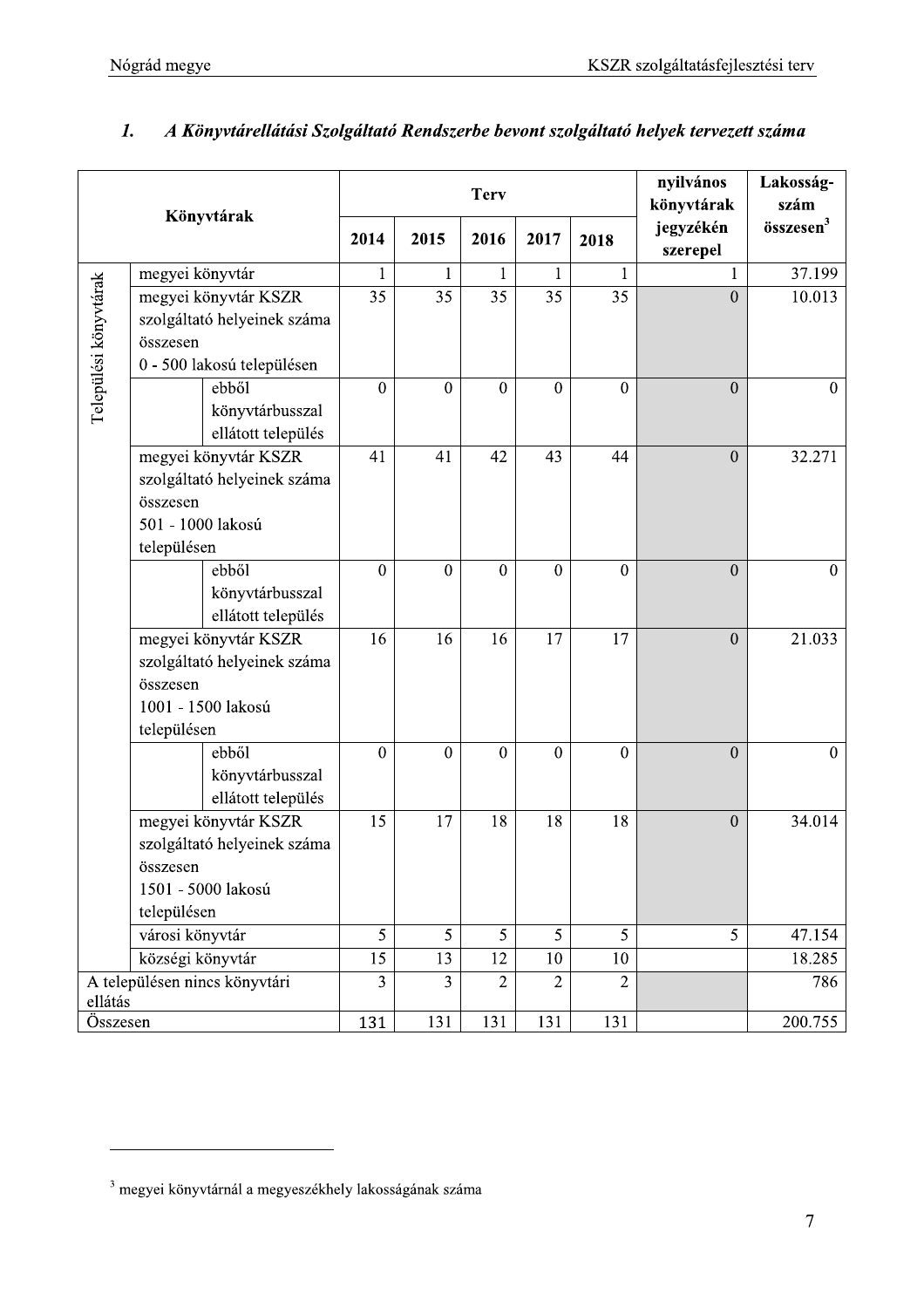Nógrád megye<br> **Example 1988** - KSZR szolgáltatásfejlesztési terv<br>
2. **Infrastrukturális feltételek**<br>
A táblázat adatai már tartalmazzák a 2018-ig bevonásra kerülő települések adatait is.<br>
Nógrád megyében minden ellátott te rad megyeben minden ellatott települesen biztosított a szolgaltatas fogadasara alkalmas hely, am ez nem mindig megfelelő meretű, komfortu, de a fenntartok ragaszkodnak a stabil helyiség biztosításához, a mobil megoldásoktól idegenkednek.

Szolgaltatohelyeink többsege olyan epületben talalhato, melynek mas funkcioja is van. Ez elonyt is es hatranyt is jelent mind a mukodes, mind pedig a fenntartas szempontjabol. Gazdasagossag teren a fenntartok torekednek arra, hogy epuleteik kihasznaltak legyenek.

Onalio epuletben mukodik a konyvtarak 10,52%-a. Ezek nagy resze az 501 – 1000 lakosu településeken található.

Jelentős az iskolaépületben működtetett kettős funkciójú könyvtárak száma, 19 darab. Ezek helyzete az oktatási rendszer átszervezésével több helyen is problémássá vált. Már megkezdodott az eddig jol mukodo konyvtarak felbomlasztasa.

36% az egyeb kulturális intezmennyel egy epületben levő szólgaltatohelyek aranya, ezek fokent a kistelepüleseken a muvelodesi hazban talalhatok, de csak a konyvtar mukodo egyseg, az epület többi reszet csupan évi néhány alkalommal használjak. A nagyobb településeken a közössegi hazakban rendszerint mindket funkció működtetője ugyanaz a szemely.

Tobb konyvtar mukodik a polgarmesteri hivatal epuleteben (30 db, a szolgaltato helyek 26%-a) es van is torekves ra, hogy a korabban onallo epuletben mukodo konyvtarat athelyezzek az egyebkent is minden nap futott, latogatott hivatali epuletbe.

Az IKSZT epületben mukodtetett konyvtarak helyzete a legjobb, hiszen az epületek, berendezesek is ujak, a rendszeres nyitva tartas, szolgaltatas is biztosított.

Az epületek allapota többsegeben elfogadhato, 38% szorul felujításra. Az iskolai és polgarmesteri hivatali epületekben levo konyvtarak allapota tobbnyire megfelelö, a közelmúltban felújításra kerültek. A kulturális intézménnyel közös épületben lévő könyvtárak itt is felújításra szorulnak.

A könyvtárhelységek allapota követi az épületek allapotat, ahol az épület felújításra szorul, ott a könyvtärhelyseg is.

Az epületek becsült felüjítási költsége 494.700 ezer forint, mely közel azonos aranyban oszlik el az egyes nepessegkategoriaju települések között. A konyvtarhelységek megfelelő állapotba hozása 64.005 ezer forint lenne, melynek csaknem fele az 500 fő alatti településeken jelentkezik.

Akadalymentesseg teren sajnos nem allnak jol a szolgaltato helyek, mindőssze 39%-uknal megoldott a dolog. Az esetleges fejlesztesek lehetőséget teremthetnek arra, hogy éz a problema is orvosolhato legyen.

A lakossag szamahoz viszonyítva a szolgaltato terek alapterülete megfelelő és a helységek csoportok befogadasara is alkalmasak.

A szolgáltatóhelyek egy harmadában a butorok elfogadható állapotúak.

A biztonsagtechnika kerdese eddig nem szerepelt a fenntartok gondolkodasanak homloktereben, ezert ez iranyban is szukseges lepeseket tenni.

Nograd megyeben a konyvtarak infrastrukturalis helyzete altalanossagaban veve nem megfelelo. Sok telepules elt az europai unios palyazati lehetosegekkel, amelynek reven epuleteket ujitottak fel, konyvtarakat korszerusitettek, de az is megallapíthato, hogy keves önkormanyzat elt 2013 elött a kistersegi tamogatasok celzött felhasznalasaval, melyet a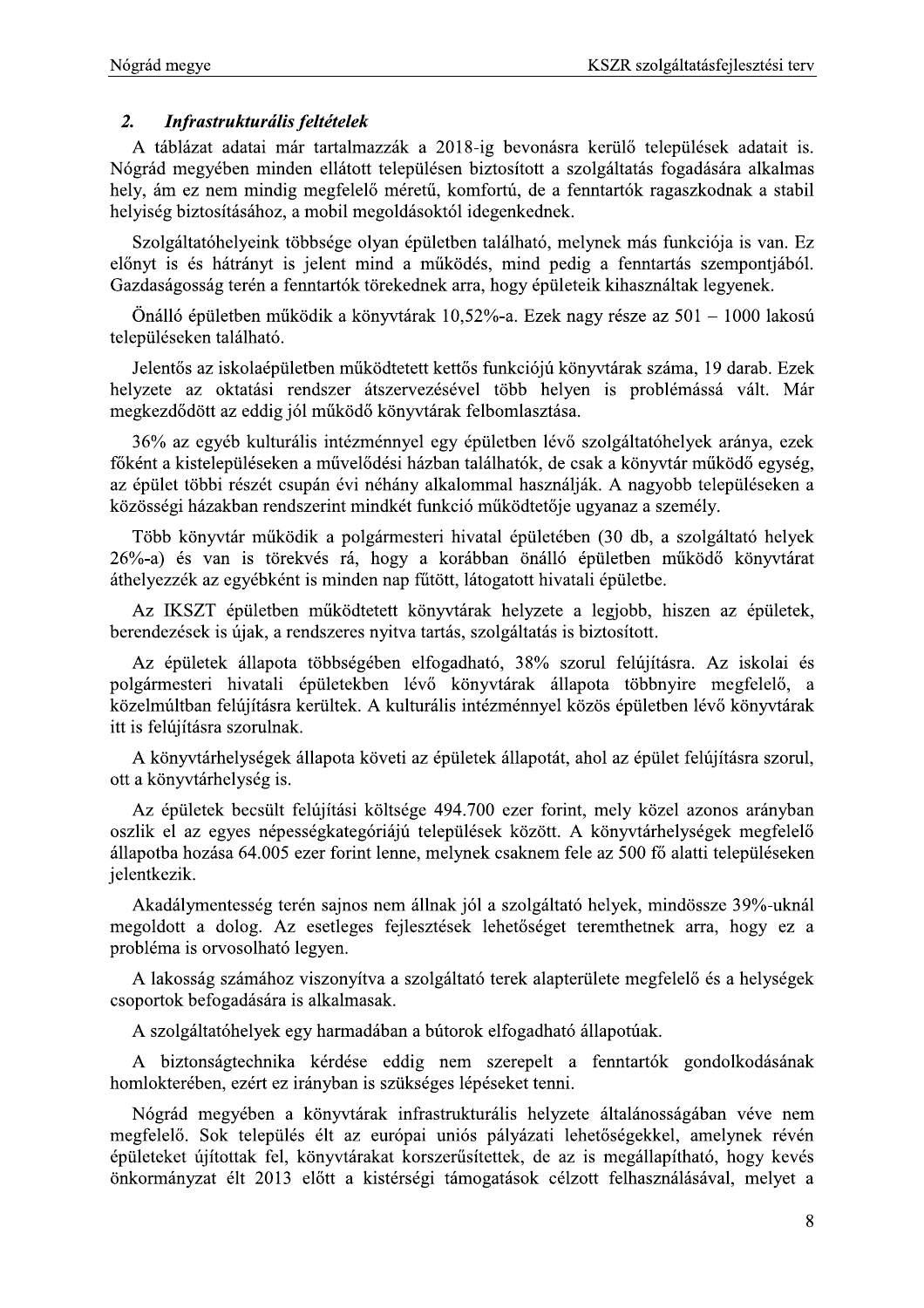szolgáltatóhely épületének, berendezéseinek korszerűsítésére is lehetett volna fordítani. Nagyon sok munka, befektetés, és ráfordítás kell ahhoz, hogy az elmaradt szolgáltatóhelyeket fel tudjuk zárkóztatni.

Az elkövetkező 5 év távlatára tapasztalataink és felméréseink azt mutatják, hogy a "kis lépések" elvét kell követnünk, és nem mindent magunknak megoldanunk, mert a települések önkormányzatai csak így lesznek motiválva a közös felújítás és infrastrukturális fejlesztés terén.

- 2018-ig minden szolgáltatóhelyen el kell érni azt, hogy minden könyvtárépület  $\bullet$ felújított legyen
- Valamennyi szolgáltatóhelyen a könyvtári szolgáltatásoknak megfelelő bútorzat álljon  $\bullet$ rendelkezésre
- Törekedni kell a biztonságtechnika könyvtári célú kialakítására  $\bullet$
- Valamennyi szolgáltatóhelyen biztosítani kell külső belső a és terek  $\bullet$ akadálymetesítését
- A könyvtárhelységek fejlesztésénél törekedni kell arra is, hogy alkalmasak legyenek  $\bullet$ közösségi rendezvények befogadására
- Könyvtári célú állami támogatások könyvtári épület felújításra  $\bullet$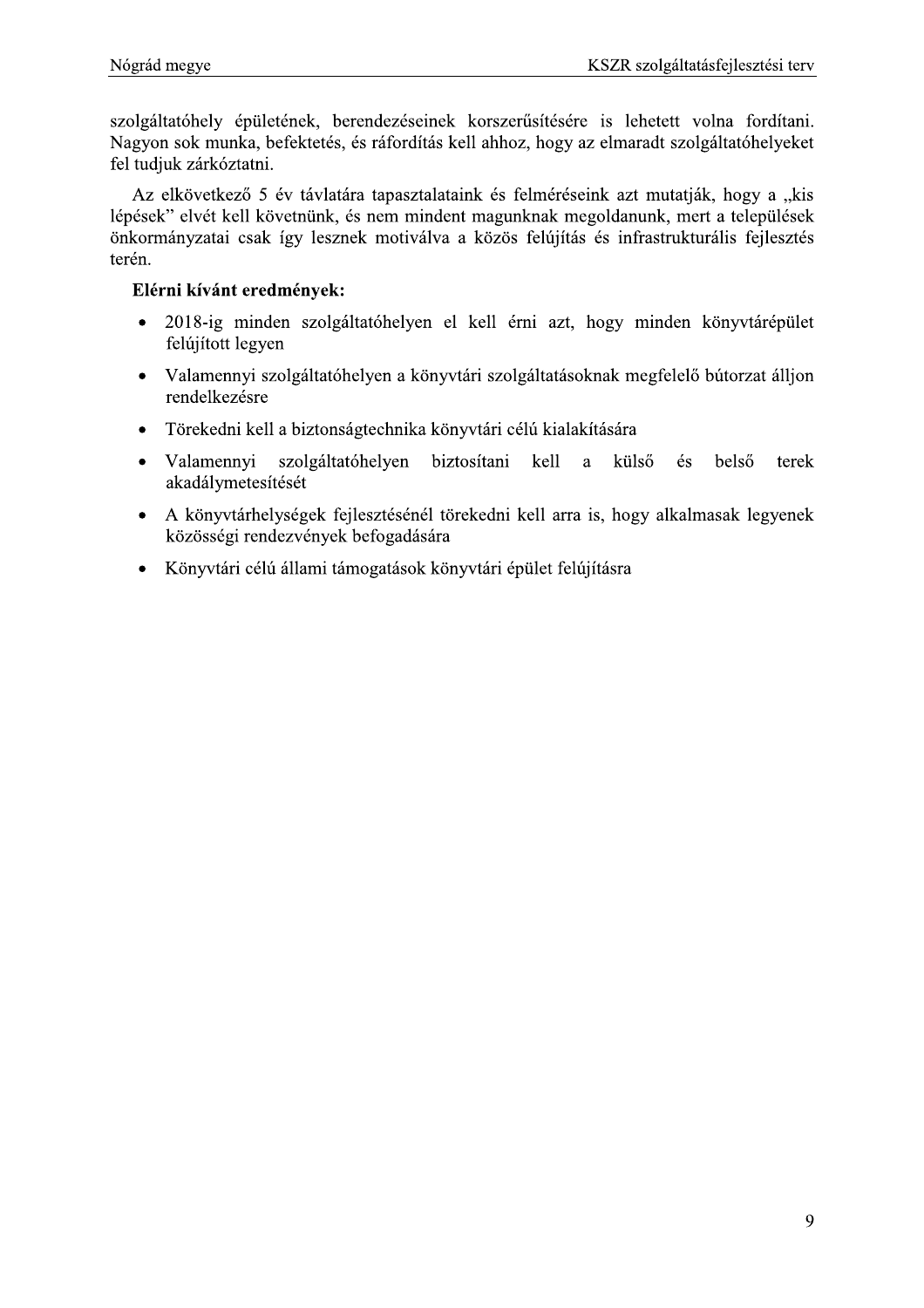|                                                 | Biztonság-technikai         |                                                            | a fejlesztés becsült költsége (eFt)                                                                            | 38.250                           | 10.980                         | 10.320                              | 10.600                                | 6.350                                 |
|-------------------------------------------------|-----------------------------|------------------------------------------------------------|----------------------------------------------------------------------------------------------------------------|----------------------------------|--------------------------------|-------------------------------------|---------------------------------------|---------------------------------------|
|                                                 |                             | eszközök (I/N)                                             | öbnətsaliət                                                                                                    | $\overline{6}$                   | $\overline{17}$                | 28                                  | $\supseteq$                           | $\circ$                               |
|                                                 |                             |                                                            | <b>UPA</b>                                                                                                     | 42                               | $\geq$                         | $\overline{c}$                      | $\circ$                               | $\infty$                              |
|                                                 |                             | rendezvények                                               | befogadására $\left({\rm I/N}\right)$<br>KÖnyvtári<br>alkalmas-e csoportos<br>191<br>$\boldsymbol{\mathrm{V}}$ | $\overline{7}$                   | $\overline{21}$                | 28                                  | 13                                    | $\overline{2}$                        |
|                                                 | bútorzat                    |                                                            | a felújítás becsült költsége (eFt)                                                                             | 34.320                           | 7.250                          | 8.870                               | 9.900                                 | 8.300                                 |
|                                                 |                             |                                                            | felújítandó                                                                                                    | 58                               | $\frac{6}{2}$                  | 22                                  | $\supseteq$                           | $\overline{\phantom{0}}$              |
|                                                 | A könyvtári                 |                                                            | felújítot                                                                                                      | $\overline{18}$                  | 4                              | 5                                   | $\circ$                               | $\mathfrak{c}$                        |
|                                                 |                             | állapota                                                   | elfogadható                                                                                                    | 38                               | $\overline{15}$                | $\overline{17}$                     |                                       | $\sim$                                |
|                                                 |                             |                                                            | A nyilvános könyvtári szolgáltatás alapte<br>tilvet $\boldsymbol{A}$                                           | 54                               | 45                             | 56,73                               | 80,31                                 | $50\,$                                |
|                                                 |                             |                                                            | a felújítás becsült költsége (eFt)                                                                             | 64.005                           | 27.655                         | 16.650                              | 10.850                                | 8.850                                 |
|                                                 | A könyvtári                 | helyiség/helyiségek<br>felújítandó, felújított<br>állapota | felújítandó                                                                                                    | $\frac{4}{3}$                    | 13                             | $\overline{15}$                     | $\circ$                               | $\overline{ }$                        |
|                                                 |                             | elfogadható,                                               | felújított                                                                                                     | 57                               | 13                             | $\overline{c}$                      | S                                     | $\overline{ }$                        |
|                                                 |                             |                                                            | elfogadható                                                                                                    | 33                               | $\circ$                        | 17                                  | $\epsilon$                            | 4                                     |
|                                                 | ület állapota (I/N)         | elfogadható, felújítandó,                                  | a felújítás becsült költsége (eFt)                                                                             | 494.700                          | 103.300                        | 150.600                             | 125.700                               | 115.100                               |
|                                                 |                             | felújított                                                 | felújítandó                                                                                                    | 43                               | 13                             | $\overline{15}$                     | $\infty$                              | $\overline{ }$                        |
|                                                 | Az épi                      |                                                            | felújíct                                                                                                       | 85                               | $\overline{1}$                 | $\overline{12}$                     | 4                                     | $\infty$                              |
|                                                 |                             |                                                            | elfogadható                                                                                                    | 33                               | $\infty$                       | $\overline{17}$                     | $\sigma$                              | $\sim$                                |
|                                                 |                             | akadálymentesítése                                         | N/I noblogem<br>otailàglosa<br>pejλ<br>valsó-belső<br>A                                                        | 45                               | 15                             | 12                                  | $\infty$                              | $\Box$                                |
|                                                 |                             |                                                            | könyvtátbansz                                                                                                  | $\circ$                          | $\circ$                        | $\circ$                             | $\circ$                               | $\circ$                               |
|                                                 |                             |                                                            | egyéb                                                                                                          | $30\,$                           | $\overline{1}$                 | 13                                  |                                       | $\mathbf{C}$                          |
|                                                 | A szolgáltató hely működése |                                                            | ebiletben<br>лЗэ<br>intézménnyel<br>eavéb<br>kulturális                                                        |                                  |                                |                                     |                                       |                                       |
|                                                 |                             | $\widetilde{E}$                                            | IKSZT épületében                                                                                               | $\overline{4}$<br>$\overline{c}$ | 15                             | $\overline{4}$                      | $\circ$                               | $\circ$                               |
|                                                 |                             |                                                            | oktatási intézménnyel közös épületben                                                                          |                                  | 4                              | $\sim$                              |                                       | $\sim$                                |
|                                                 |                             |                                                            | önálló épületben                                                                                               | $\overline{19}$                  |                                | ∞                                   | 5                                     | $\mathbf{\hat{z}}$                    |
|                                                 |                             |                                                            |                                                                                                                | $\overline{c}$                   |                                | $\overline{ }$                      | 4                                     | $\circ$                               |
|                                                 |                             |                                                            | Lakónépessége                                                                                                  | 97.331                           | 10.013                         | 32.271                              | 21.033                                | 34.014                                |
| A szolgáltató hely infrastrukturális feltételei |                             |                                                            | $\mathop{\mathrm{rel}}\nolimits$                                                                               | Osszesen                         | településen<br>lakosú<br>1-500 | településen<br>501 - 1000<br>lakosú | településen<br>lakosú<br>1500<br>1001 | településen<br>lakosú<br>5000<br>1501 |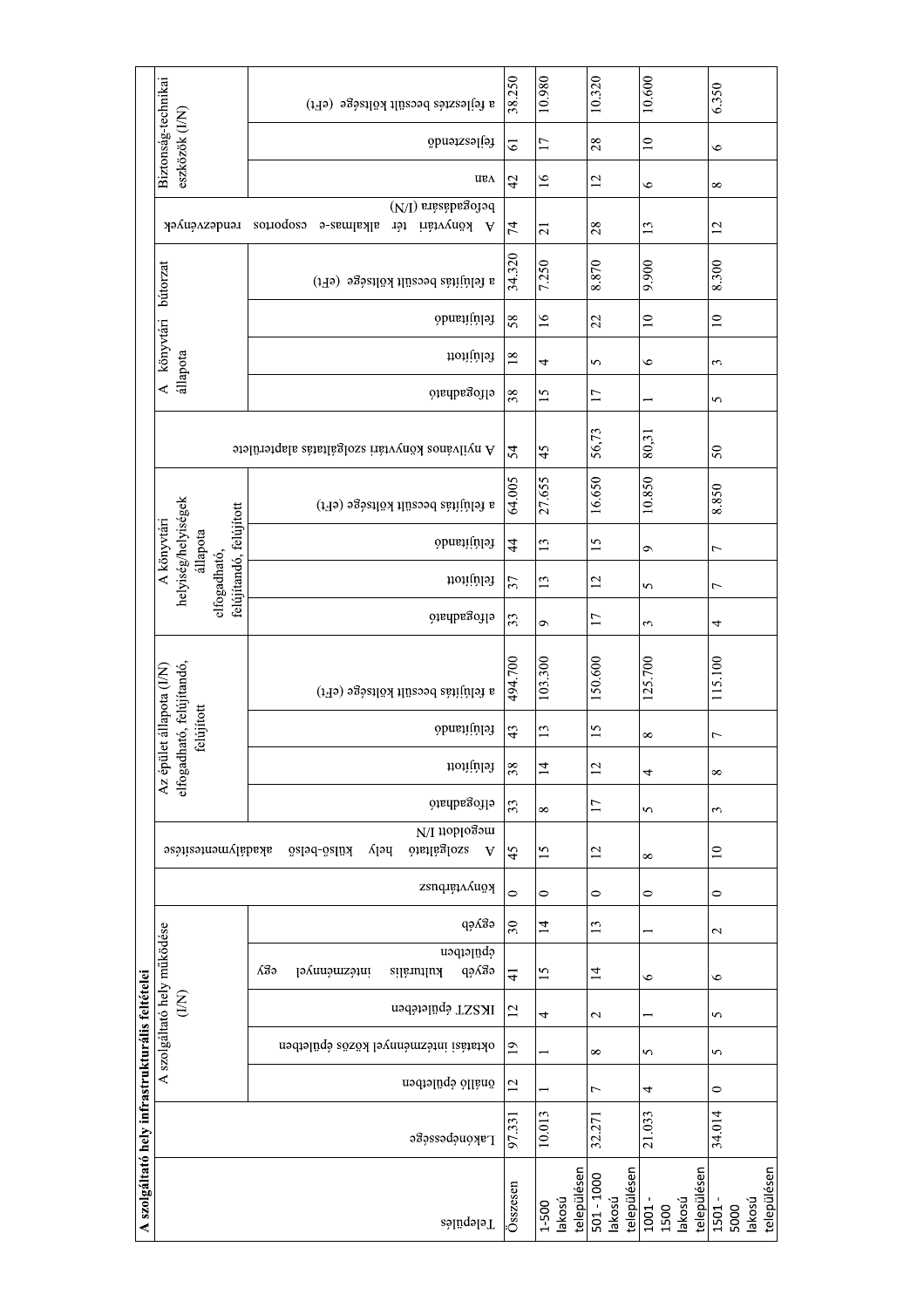#### 3. IKT, technikai eszközök

A könyvtárak többsége rendelkezik számítógéppel, ám ezek mennyisége és minősége nem megfelelő a korszerű szolgáltatások fogadásához, nyújtásához. Sajnos ez a terület olyan gyorsan fejlődik, hogy az 5-7 évvel ezelőtt vásárolt gépek már nem korszerűek. Jelenleg kevés és többségében elavult gépek találhatók a szolgáltatóhelyeken.

Kevés könyvtárban van telefon, inkább csak ott, ahol mindennapos nyitva tartás van.

Nyomtató, szkenner, fénymásoló csak elvétve található. Digitális fényképezőgép, projektor, vetítővászon inkább a többfunkciós intézményekre jellemző.

Sajnos van még olyan szolgáltatóhelyünk is, ahol nincs internet.

Első körben azok a kistelepülések részesülnek IKT fejlesztésben, ahol semmiféle számítástechnikai eszköz nem áll rendelkezésre, illetve ahol azok technikai állapota igényli a minőségi cserét.

Ezzel kívánjuk elérni azt, hogy ezeket a szolgáltató helyeket is bekapcsoljuk abba a rendszerbe, amely biztosítani tudia a napi elektronikus kapcsolattartást, a törvényi követelményeknek megfelelő statisztikai adatszolgáltatást, illetve az adatelemzést.

A 2013-as esztendőben az ellátott helyek közel 1/5-én azaz 20 szolgáltató helyen szeretnénk minőségi cserét a számítógépek vonatkozásában. Ezt az elvet követve, úgy látjuk, hogy 2018-ra, támogatás reményében, mind a 105 településen tudunk minőségi IKT fejlesztést kivitelezni. Az IKT fejlesztések között Nógrád megyében a számítógépeknek van legnagyobb súlya.

A településekre szervezett programok, rendezvények szervezése kapcsán módszertani szolgáltató központunk minden szükséges kiegészítő eszközt tud biztosítani. Ennek megfelelően a projektor, a vetítő vászon, a digitális fényképezőgép nincs olyan súlyú, mint a napi kommunikációt meghatározó e-mail lehetősége. Az adatszolgáltatás gyorsasága és pontossága mára már nem elhanyagolható szempont. Ennek a rendszernek a hatékony kiépítése az elsődleges és meghatározó feladat az elkövetkező évekre is.

- · Célunk az egységes és költséghatékony dokumentum- és információ szolgáltatások megszervezése.
- Teljes körű, szakszerű és pontos számítógépes nyilvántartást kívánunk kialakítása.
- · Tudatosan törekszünk arra, hogy minden könyvtárban legyen a könyvtáros és a felhasználók számára is megfelelő infokommunikációs technika.
- A tervezett IKT fejlesztések, a saját állomány elektronikus adatbázisba történő feldolgozása, a digitális írástudás és információs műveltség elsajátítása, az egész életen át tartó tanulás folyamatának segítése, a könyvtárhasználat és könyvtár népszerűsítés támogatása elképzeléseink szerint korszerű és minőségileg magasabb színvonalat fognak teremteni a kistelepüléseken.
- Átlagosan évenként 25 millió forintot tervezünk fejlesztésre fordítani, melynek 1/3-át egyéb technikai eszközök beszerzésére, nagyobb részét számítógépek vásárlására fordítiuk.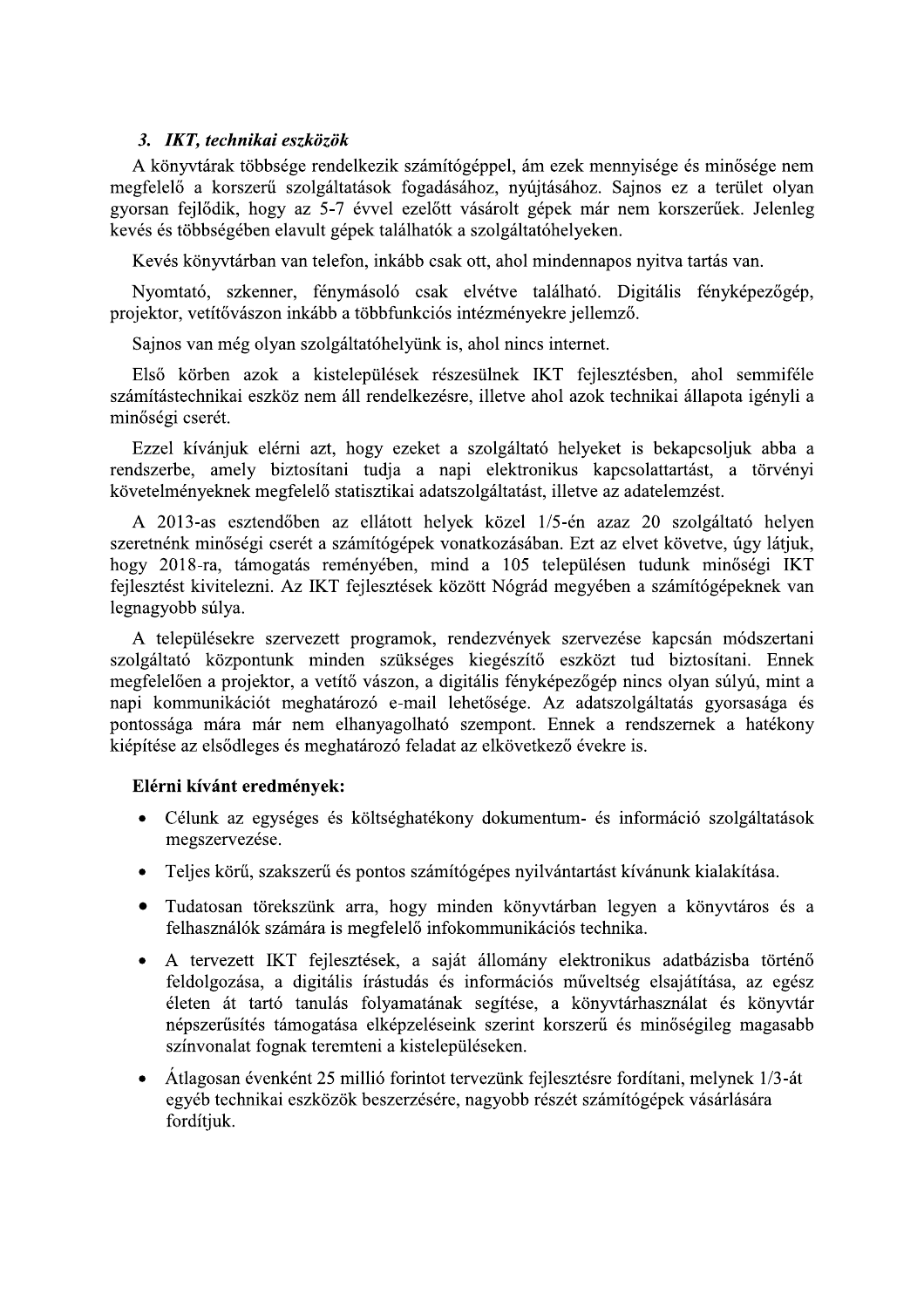| Infokommunikációs eszközök <sup>4</sup> |                      |                |                 |                |                      |             |                         |                            |                                |                        |         |                |                             |                              |                                |                             |                |                            |                 |
|-----------------------------------------|----------------------|----------------|-----------------|----------------|----------------------|-------------|-------------------------|----------------------------|--------------------------------|------------------------|---------|----------------|-----------------------------|------------------------------|--------------------------------|-----------------------------|----------------|----------------------------|-----------------|
|                                         | <b>Lakónépessége</b> | telefon        |                 | dəgötimisze    |                      | brojektor   |                         | fényképezőgép<br>digitalis |                                | otsimovn               |         | zykenner       |                             | (szkenner-<br>multi-funkciós | (отниоли                       | uozsga-ouuan                |                | internet                   |                 |
| Település                               |                      |                | $\mathbf{L}$    | $\overline{d}$ | $\overline{d}$<br>匞  | $\ddot{d}b$ | ्क<br>स<br>$\mathbf{L}$ | <u>(අ</u>                  | $\overline{d}$<br>$\mathbf{L}$ | $1$ (db) $\mid$ F (db) |         | 1(db)          | $\bigoplus$<br>$\mathbf{L}$ | 1(db)                        | $\overline{d}$<br>$\mathbf{L}$ | 1(db)                       | $E \oplus$     |                            | щ               |
| <b>Jsszesen</b>                         | 97.331               | 34             | 65              | 212            | 190                  | 29          | 58                      | $\overline{19}$            | 69                             | $\overline{4}$         | 54      | $\overline{ }$ | $\frac{4}{6}$               | $\delta$                     | $\sqrt{8}$                     | $\mathcal{L}^{\mathcal{G}}$ | $\overline{6}$ | $\boldsymbol{\mathcal{S}}$ | 38              |
| 1-500 lakosú<br>településen             | 10.013               | $\Box$         | $\overline{21}$ | 68             | 65                   |             | $\frac{15}{2}$          | $\infty$                   | $\overline{18}$                | $\overline{17}$        | 21      | 5              | $\overline{16}$             | $\Box$                       | $\overline{18}$                |                             | 15             | 28                         | $\Box$          |
| településen<br>$501 - 1000$<br>lakosú   | 32.271               | $\circ$        | 29              | 63             | 59                   | Ç           | 23                      | $\sigma$                   | 25                             | $\frac{13}{2}$         | 17      | 2              | $\overline{19}$             | $\overline{5}$               | 25                             | $\overline{10}$             | 23             | 29                         | $\overline{16}$ |
| 1001 - 1500<br>településen<br>lakosú    | 21.033               | $\overline{ }$ | $\infty$        | 36             | $\frac{4}{\sqrt{2}}$ | 3           | $\overline{c}$          | $\bullet$                  | 15                             | 4                      | $\circ$ | ⊂              | $\circ$                     | 3                            | $\overline{4}$                 | 3                           | $\overline{4}$ | $\vec{4}$                  | 5               |
| 1501 - 5000<br>településen<br>lakosú    | 34.014               | $\supseteq$    | $\overline{a}$  | 45             | 26                   | ৩           | $\infty$                | $\bullet$                  |                                | 7                      | 7       | 0              | $\sim$                      | $\overline{ }$               |                                | 5                           | $\sigma$       |                            | $\circ$         |

 $^4$ I = Igen F = Fejlesztendő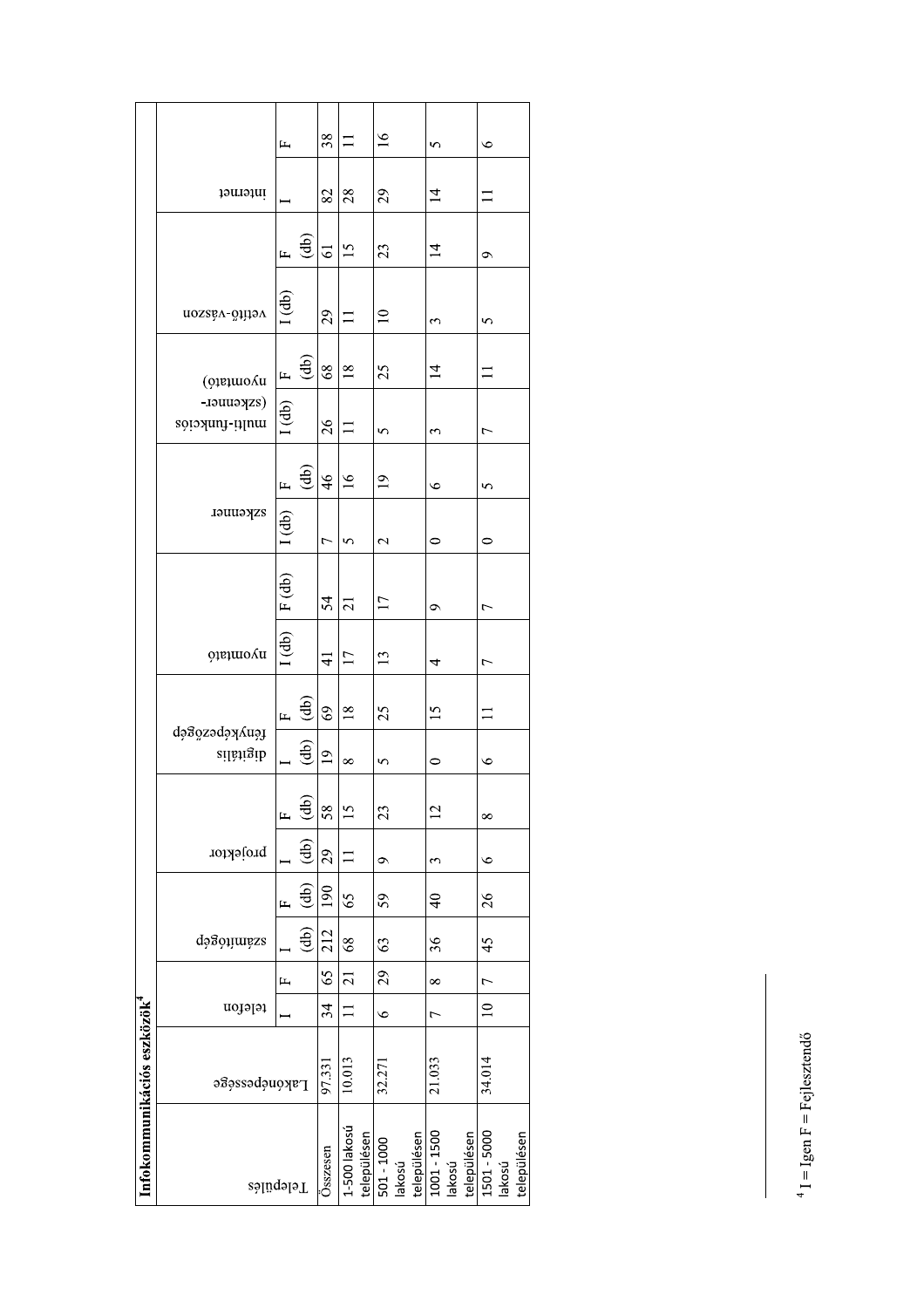#### 4. *Állománymenedzsment*

#### Szolgáltatóhelyek állománya:

A dokumentumbeszerzésünk kapcsán fokozott figyelmet fordítunk a települések részéről megfogalmazódó igények kielégítésére. Ennek az igénynek a legteljesebb mértékben úgy tudunk eleget tenni, hogy az elektronikus katalógusunkat valamennyi szolgáltató hely számára elérhetővé tesszük, valamint személyes konzultáció lehetőségét is kínáljuk a településeknek.

A kistelepüléseken végzett könyvtári szolgáltatásainkat úgy tervezzük, hogy az valamennyi számára elérhetővé és hozzáférhetővé váljon, különös célcsoport tekintettel  $\overline{a}$ fogyatékossággal élők számára.

A 2013-as költségvetésünkben a legnagyobb tétel, (30,7 %) a dokumentum beszerzésre lett tervezve. Tapasztalataink azt mutatják, hogy ennek az aránynak a jövőben is meg kell maradnia.

Egyre több település igényel tőlünk a nem hagyományos dokumentumokon túl hangzó és elektronikus dokumentumokat is, illetve igényeket látunk az e-bookok irányában is.

Szolgáltatóhelyeink saját állománya változatos képet mutat. A gyűjtemények nagysága 300-20.000 kötetig terjed, a könyvtárak többségében átlag 2.000-3.000 kötet található. Az állományok összetételét tekintve sem egységes a kép, de ami közös szinte minden könyvtár állományában, hogy sok az elavult, elrongálódott vagy fölöslegessé vált példány.

Könyvtárainkban jellemző dokumentumtípus a könyv, néhány könyvtárban van még CD, DVD film vagy videokazetta. Ezek a főként oktatási segédanyagok a kettősfunkciójú könyvtárakban találhatók meg.

Az állományok megtisztítását, leválogatását már a mozgókönyvtári időszak alatt megkezdtük és tervszerűen tovább folytatjuk. Kiemelt figyelmet fordítunk azokra a szolgáltatóhelyekre, amelyek újként csatlakoztak, vagy korábban más szolgáltatóhoz tartoztak. Szükség esetén ellenőrizzük a nyilvántartásokat, ahol nincs, ott kialakítjuk azokat.

A selejtezés mellett úgy látjuk, szükséges az állományrend kialakítása, a főként megbízási díjas könyvtárosok a napi feladatok mellett könnyebben meg tudják tartani a már kialakított rendet, hálásak a segítségért. A megtisztított, rendezett állományokban könnyebb a tájékozódás, keresés.

A mozgókönyvtári időszakban megkezdtük az állományok elektronikus adatbázisban való feldolgozását a Corvina integrált könyvtári rendszer segítségével. A megtisztított állományok dokumentumait vonalkóddal látjuk el, ezek segítségével rögzítjük adatbázisunkban, mely a www.bbmk.hu oldalról elérhető mindenki számára.

Jelenleg 46 könyvtár teljes állománya elérhető adatbázisban. A feltöltés folyamatos.

Sajnos az utóbbi időben alig volt lehetőség a községek saját állományának gyarapítására. A hiányosságokat a csereállományból igyekeztünk pótolni, de szükséges lenne tartós letétként házi olvasmányokat, alapvető szótárakat kihelyezni.

Jelenleg a dokumentumellátás alapja a folyamatosan gyarapított csereállomány, illetve szükség esetén a megyei könyvtár állománya is rendelkezésünkre áll.

Csereállományunkban a könyvek mellett a legnépszerűbbek a DVD filmek, de vannak zenei CD-ink, hangoskönyveink és öregbetűs könyveink is.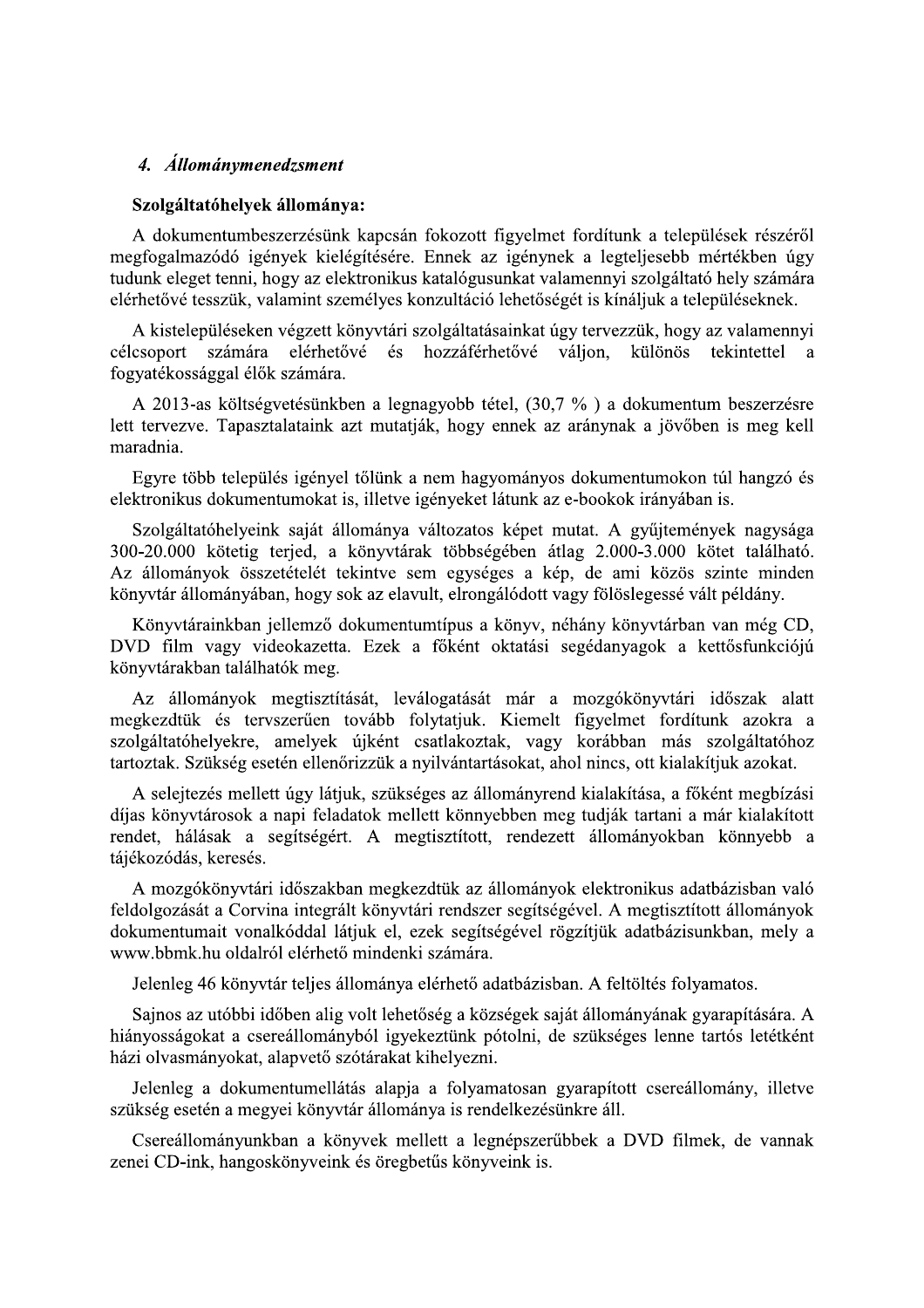Csereállományunk 20.000 példányból áll, ellátott helyeinken eltérő a letétben lévő dokumentumok mennyisége 600-60 kötetig, a helyi igényektől függően. Negyedévente rendszeres cserét biztosítunk, de igény esetén gyakrabban is. A könyvtárosok raktárunkban is válogathatnak a készletből, de interneten keresztül is leadhatják igényeiket.

A kínálatunkon túlmutató igény esetén ajánljuk könyvtárosainknak az ODR szolgáltatásait, szeretnénk népszerűsíteni, ennek érdekében tervezett szakmai napunk témája lesz az ODR.

Helyismereti katalógusunk és cikk-katalógusunk elérhető azt interneten. Kérésre anyagot gyűjtünk vagy helyben kutatási lehetőséget biztosítunk.

Könyvtárunk a Corvina integrált könyvtári rendszert használja. Tagkönyvtáraink állománya kevés kivétellel ebben a rendszerben van feldolgozva. A korábban a TEMI könyvtár által ellátott települések közül néhány könyvtár állománya a Szirén rendszerrel került feldolgozásra, ezek konvertálása szükséges. 4 könyvtárban a George rendszert használták korábban, ám itt a feltárás csak kisebb részben történt meg, ezeket célszerű lesz a Corvina rendszerben újra rögzíteni.

- Sokszínű, választékos dokumentum állomány minden szolgáltatóhelyen.
- Minden korosztályt kielégítő kínálat.  $\bullet$
- Valamennyi célcsoport számára elérhető, érdeklődésének megfelelő  $\bullet$ információnyújtás.
- Megtisztított állomány, tudatos gyűjteményszervezés.  $\bullet$
- A jogszabálynak megfelelő állományellenőrzés megvalósítása.
- Valamennyi szolgáltatóhelyen könyvtári integrált könyvtári rendszer biztosítása, annak tudatos használata.
- Minél több szolgáltatóhely bevonása az ODR rendszerébe.
- Minél többféle dokumentum típus elterjesztése a szolgáltatóhelyeken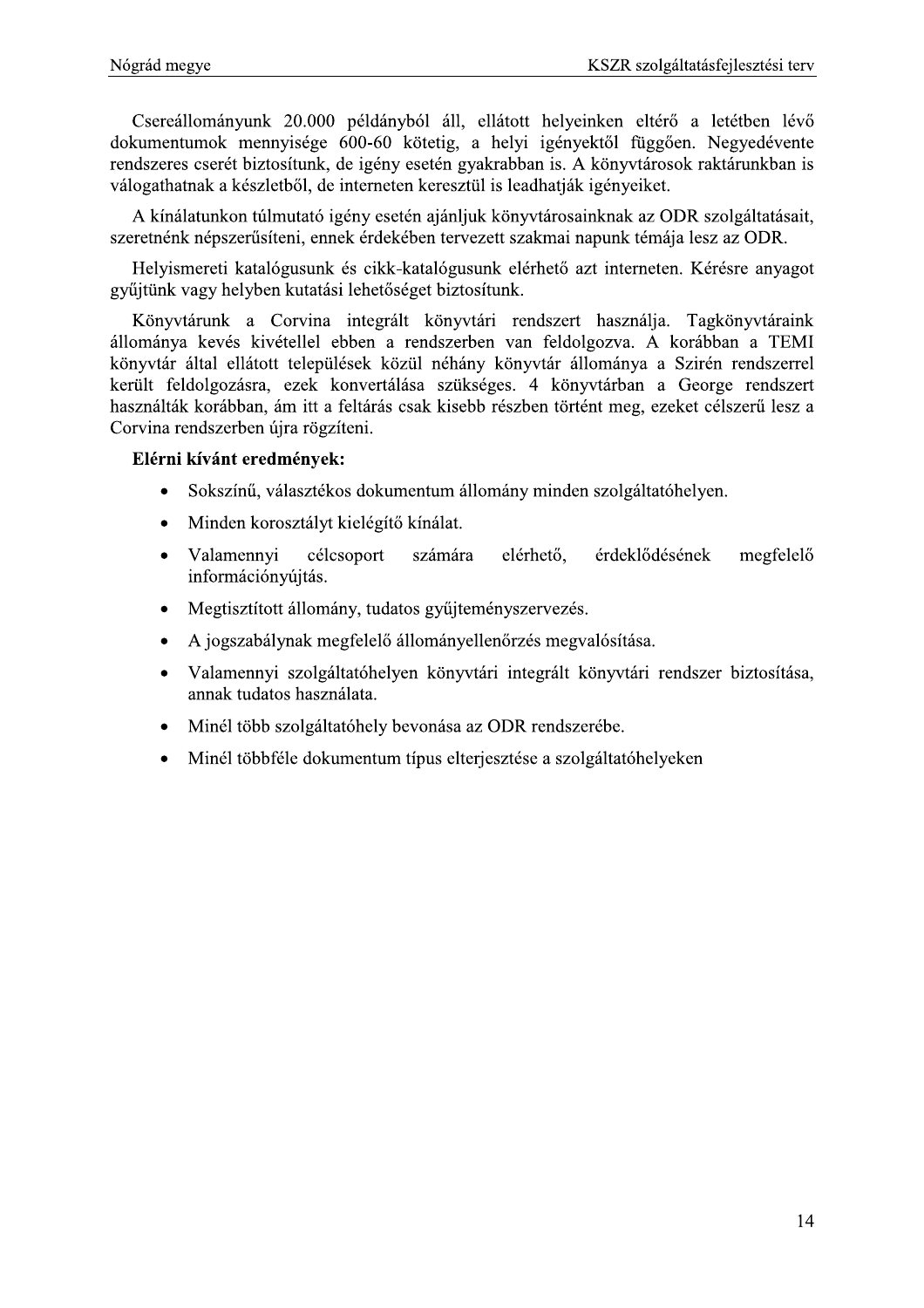| Nógrád megye                           |                     |                                                                      |                                                                   |                                                                                                                                                                        |                                                                | KSZR szolgáltatásfejlesztési terv |              |
|----------------------------------------|---------------------|----------------------------------------------------------------------|-------------------------------------------------------------------|------------------------------------------------------------------------------------------------------------------------------------------------------------------------|----------------------------------------------------------------|-----------------------------------|--------------|
|                                        | Állománymenedzsment |                                                                      |                                                                   |                                                                                                                                                                        |                                                                |                                   |              |
| Település                              | Lakónépessége       | dokumentumok száma (csereletét nélkül)<br>A településen helyben lévő | Elektronikus nyilvántartásba vett<br>dokumentumok (becslés %-ban) | A szolgáltató hely dokumentumállománya<br>teljes mértékben feltárt (100 %)<br>részben feltárt (becslés %-ban)<br>elektronikus katalógusban:<br>nem érhető el $(0\ \%)$ | Selejtezendő dokumentumok százalékos<br>aránya (becslés %-ban) | Raktári jelzetek                  | Vonalkódolás |
| Összesen                               | 97.331              | 503.221                                                              | $0\%$                                                             | 37%                                                                                                                                                                    | 23%                                                            | 64%                               | 36%          |
| 1-500<br>lakosú<br>településen         | 10.013              | 77.348                                                               | $\overline{0\%}$                                                  | 64%                                                                                                                                                                    | 16%                                                            | 80%                               | 58%          |
| $501 - 1000$<br>lakosú<br>településen  | 32.271              | 157.297                                                              | $0\%$                                                             | 35%                                                                                                                                                                    | 25%                                                            | 65%                               | 29%          |
| $1001 - 1500$<br>lakosú<br>településen | 21.033              | 116.322                                                              | $0\%$                                                             | 27%                                                                                                                                                                    | 25%                                                            | 60%                               | 24%          |
| 1501 - 5000<br>lakosú<br>településen   | 34.014              | 152.254                                                              | $0\%$                                                             | 24%                                                                                                                                                                    | 25%                                                            | 50%                               | 33%          |

#### 5. Könyvtárhasználat

Konyvtarainkban a legnepszerubb szolgaltatas a kolcsonzes, kulonosen nepszeruek a cserekonyvek. A kolcsonzott dokumentumok donto tobbsege konyv, de nepszeruek a DVD filmek is. A helybenhasználat különösen a kettősfunkciójú könyvtárak esetében mutat novekedest, ahol szívesen töltik a gyerekek csoportosan és egyenileg is az idejüket.

Orommel fogadtak az olvasok és a konyvtárosok is a lehetőséget folyoiratelőfizetésre.

Egyre nepszerubbek a szamitogepes szolgaltatasok, internethasznalat fokent a kisebb konyvtarakban. A nagyobb konyvtarak esetenkent rosszabb felszereltseggel rendelkeznek, masreszt nagyobb települeseken gyakoribb az otthoni internethasznalat.

A hagyomanyos szolgaltatasok mellett egyeb csoportos foglalkozasokat, tanfolyamokat, irodalmi es kozossegi programokat is kinalunk a tagkonyvtaraknak.

Elozetes igenyfelmeresunk alapjan a konyvtarosok a kovetkezoket igenyeltek: konyvtari ora, rendhagyo irodalomora, gyermekprogramok, idoseknek szolo programok, szamitogep- es internet használati tanfolyam több szinten, ismeretterjesztő előadások több témában stb.

A beerkezett igenyek alapjan reszletes programkinalatot allitottunk össze, amely mar most is rendkívül népszerű a településeken. Minden korosztály számára minden alkalomra probaltunk igenyes programot kinalni a hagyomanyos konyvtari formakon tul szinhazi, musical, zenes irodalmi, babszinhaz, neprajzi-neptanc, roma kisebbsegi, rendhagyo irodalomóra, író-olvasó találkozó, egészségnap, ismeretterjesztő előadás stb.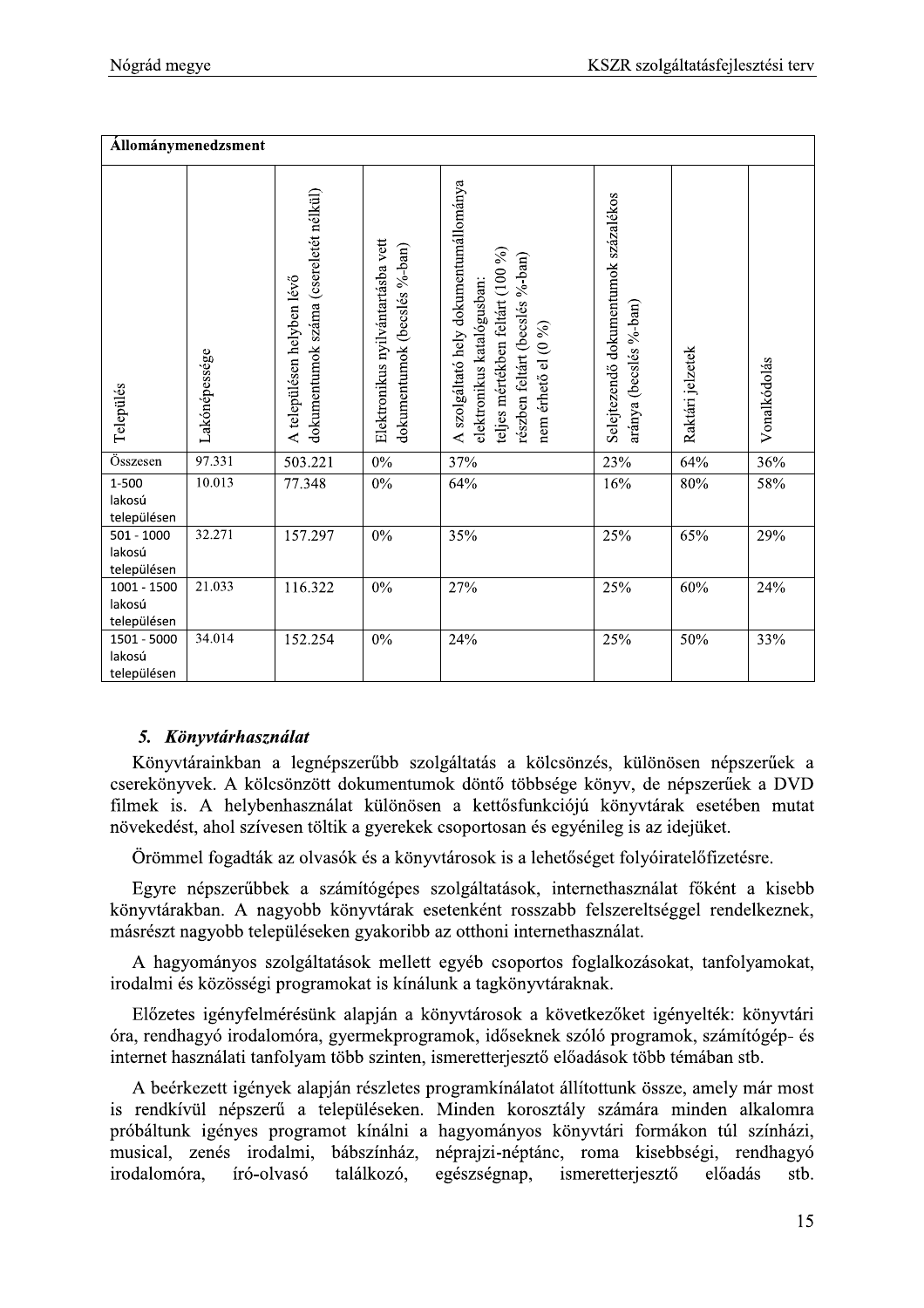Rendezvényeinket előszeretettel kérték óvodába, iskolába, idősek napjára, falunapra stb. Szeretnénk a kínálatot tovább bővíteni az igényeknek megfelelően további témákkal és előadókkal. Igény van honismereti, egészségügyi, egészséges életmód, természetgyógyászat, történelem és természettudományos témákra is.

Könyvtári órákat az igényeknek megfelelően munkatársaink tartanak a megyei könyvtárban vagy igény szerint vidéken is. A témákat és az időpontokat a helyiekkel egyeztetik.

Több, főként kisebb, településről fogalmazódott meg igény különböző szintű számítógép és internethasználati tanfolyamokra. A gyerekek számára már természetes készséggé vált a számítógépkezelés, a felnőttek egy része is munkájához, tanuláshoz, ügyintézéshez használja az informatikai eszközöket. Az idősek, a munkanélküliek, hátrányos helyzetű rétegek számára ma már nélkülözhetelen a digitális írástudás alapjainak elsajátítása. Sajnos nincs minden könyvtárban tanfolyam megtartásához alkalmas infrastruktúra, de az idén megyásárolt laptopok segítségével egy-egy kistelepülésen is tudunk kiscsoportos tanfolyamot tartani.

A beérkezett igények alapján többféle szintű tanfolyamot kínálunk, ahol a megszerezett tudást mindig tovább bővíthetik a résztvevők. Szeretnénk diákok számára is olyan könyvtári foglalkozást tartani, ahol a legfontosabb információforrásokat, honlapokat, adatbázisokat pl. MOKKA-ODR is megismerhetik, és amelyeket később tanulmányaik, életük során használni tudnak.

digitális írástudás, rendezvények, programok mellett fontosnak tariuk  $\mathbf{A}$ az olvasásnépszerűsítést, ehhez évről évre olvasónapló pályázatot készítünk, melyet az ellátott települések könyvtáraiba és iskoláiba juttatunk el. Célunk, hogy a gyerekek többet és szívesen olvassanak, az olvasottakhoz kapcsolódó játékos feladatok, rejtvények révén ismereteket és élményeket szerezzenek. Az olvasónapló pályázat eredményhirdetése ünnepélyes keretek között történik.

- Célunk, hogy minden korosztály számára tudjunk hasznos információt, értelmes időtöltést nyújtani a könyvtárban.
- Szeretnénk elérni, hogy a könyvtár olyan közösségi hellyé váljon, ahol minden feltétel adott ahhoz. hogy  $az$ olvasó művelődhessen. tanulhasson. informálódhasson, ha szükséges ügyet intézhessen.
- Már a legkisebb kortól a legidősebb korig természetes közeggé váljon a könyvtár, a mindennapi élet szerves részeként. Fontosnak tarjuk azt is, hogy elidegenedő világunkban a könyvtár lehet az a hely, ahová érdemes bemenni, olvasgatni, beszélgetni, fontos színtere lehet a helyi közösségek kialakulásának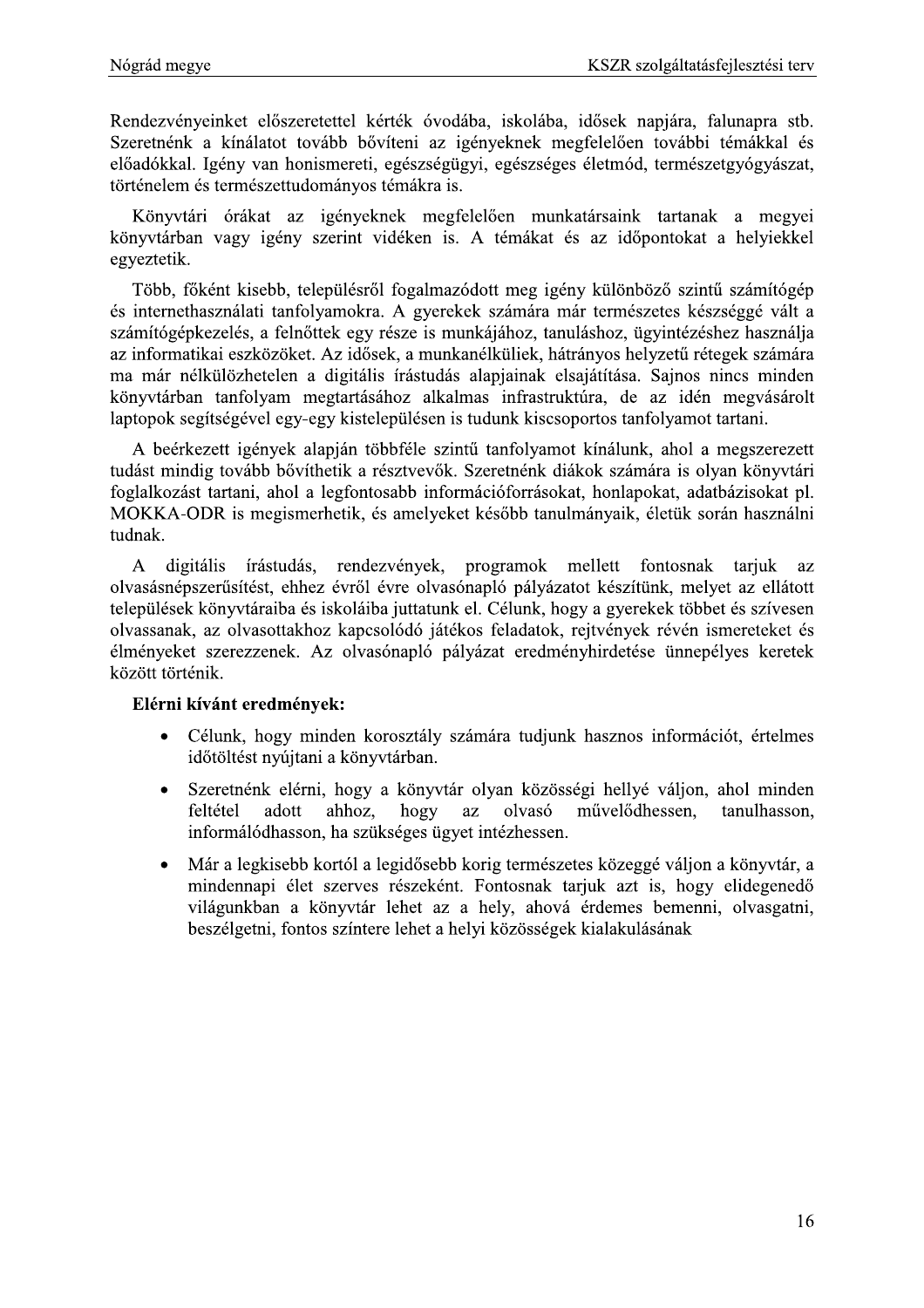|                                        | Nógrád megye  |                       |                        |                                    |                            |                |                          |                                  |                       |                             | KSZR szolgáltatásfejlesztési terv |                                  |
|----------------------------------------|---------------|-----------------------|------------------------|------------------------------------|----------------------------|----------------|--------------------------|----------------------------------|-----------------------|-----------------------------|-----------------------------------|----------------------------------|
| Könyvtárhasználat                      |               |                       |                        |                                    |                            |                |                          |                                  |                       |                             |                                   |                                  |
|                                        |               |                       | Olvasók száma összesen |                                    |                            |                |                          |                                  |                       | Ebből 14 éven aluliak száma |                                   |                                  |
| Település                              | Lakónépessége | Regisztrált használók | Személyes használat    | Az összesből Internet<br>használat | $e$ -mail<br>Telefon, fax, | OPAC, honlap   | Kölcsönzött dokumentumok | Helyben használt<br>dokumentumok | Regisztrált használók | Személyes használat         | Kölcsönzött dokumentumok          | Helyben használt<br>dokumentumok |
| Összesen                               | 97.331        | 11.770                | 101.406                | 29.271                             | 1.418                      | 943            | 120.340                  | 55.398                           | 5.112                 | 61.770                      | 66.893                            | 42.029                           |
| 1-500 lakosú<br>településen            | 10.013        | 2.317                 | 19.659                 | 6.257                              | 32                         | $\overline{0}$ | 19.309                   | 8.352                            | 710                   | 7.798                       | 8.131                             | 4.155                            |
| $501 - 1000$<br>lakosú<br>településen  | 32.271        | 4.164                 | 32.207                 | 9.941                              | 160                        | 200            | 44.702                   | 12.222                           | 1.832                 | 20.372                      | 25.492                            | 9.860                            |
| $1001 - 1500$<br>lakosú<br>településen | 21.033        | 2.595                 | 21.203                 | 5.661                              | 697                        | 163            | 23.469                   | 11.941                           | 1.240                 | 13.647                      | 11.762                            | 8.940                            |
| 1501 - 5000<br>lakosú<br>településen   | 34.014        | 2.694                 | 28.337                 | 7.412                              | 529                        | 580            | 32.860                   | 22.883                           | 1.330                 | 19.953                      | 21.508                            | 19.074                           |

#### 6. Személyi feltételek

Szemelyi feltetelek tekinteteben a szolgaltatohelyeken elegge vegyes a kep es folyamatosan valtozik. Sajnos a mindenkori financialis helyzet nagymertekben befolyasolja a konyvtarosok foglalkoztatasanak modjat, ezen keresztul a konyvtarosok szemelyet is.

Megyenkben a kistelepüleseken a konyvtarak nyitva tartasa atlagosan heti 2 nap 6 ora.

Ennek megfelelően a foglalkoztatási forma is ennek megfelelően alakul, konyvtárosaink tobbsege megbizasi dijas vagy reszmunkaidoben foglalkoztatott. Az utobbiak vagy pedagogusok vagy a polgarmesteri hivatal alkalmazottai, esetleg a kozmuvelodesi feladatokat ellátó személy.

Vegzettseguket tekintve a 1500 lakosig terjedo települesi kategoriaban erettsegivel valamennyien rendelkeznek. A 14 nagyobb települes közül / biztosított a közepfoku szakirányu végzettség. 2500 lakos felett I településünk van, itt biztosított a felsőfoku vegzettseg, a kõnyvtaros szakkepzes azonban nem, de 2018-ig potolhato.

Kozepfoku vagy segedkonyvtarosi tanfolyam inditasat az alacsony letszamra, és a kollégak kulonbozo foglalkoztatasi modjara valo tekintettel nem tervezzuk. Az erintettek szamara Budapest viszonylagos közelsége miatt a Konyvtári Intezet tanfolyamait javásoljuk.

Mind a kisebb, mind pedig a nagyobb konyvtarak munkatarsai szamara fontosnak tartjuk azonban, hogy évente több alkalommal egy-egy szakmai napot tartsunk, melyen aktualis temak kerülnenek napirendre elmeleti es gyakorlatı modon megközelitve, olyan modon, hogy azt a kollegak munkajukba be tudjak epiteni. Fontosnak tartjuk, hogy ilyen alkalmakkor sor kerülhessen a tapasztalatok megosztasára, egy-egy jo kezdemenyezés bemutatására.

Szintén a tapasztalatszerzés és –csere volt a célja annak tanulmányútnak, melynek során a könyvtáros kollégakkal a Gödöllői Városi Könyvtárba és a Szent István Egyetem Kosáry Domokos Leveltaraba es kõnyvtaraba latogattunk el. Szeretnenk minden evben mas celponttal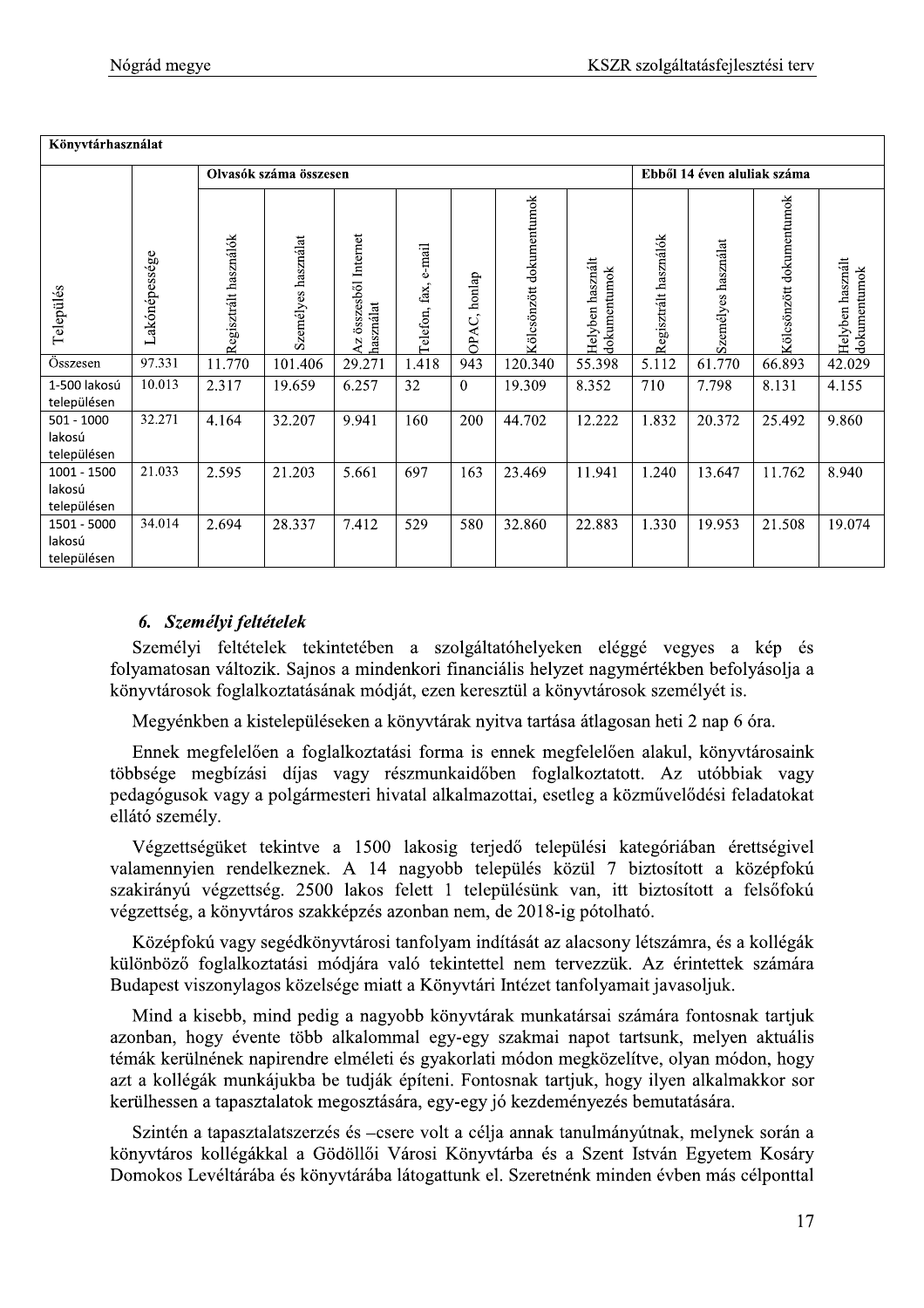hasonló programot szervezni, hogy nagyobb rálátást és újabb inspirációkat szerezzenek munkájukhoz.

Szakmai képzéseinket egynaposra tervezzük, mivel a vidéki könyvtárosok, főként a megbízási díjasok és a részmunkaidősök civil munkahelyükről nehezen tudnak eljönni könyvtári elfoglaltság, képzés miatt.

#### Tervezett témáink:

- $\bullet$ a kistelepülési könyvtári ellátás átalakulása
- a könyvtár mint közösségi tér  $\bullet$
- bemutató könyvtári óra, foglalkozás  $\bullet$
- az iskolai könyvtár és kettős funkciójú könyvtár  $\bullet$
- a könyvtári együttműködés formái, közös portál, közös katalogizálás  $\bullet$
- rendezvényszervezés, könyvtári marketing  $\bullet$
- **MOKKA-ODR**  $\bullet$
- megújuló információs technológia a könyvtárban  $\bullet$
- én így csinálom tapasztalat csere-bere  $\bullet$
- könyvtárak bemutatkozása  $\bullet$
- és ami aktuálisan felmerül  $\bullet$

Kiemelten fontosnak tarjuk még a Corvina-használati tanfolyamainkat. Szeretnénk, ha a könyvtárosok jobban megismernék a Corvina könyvtári integrált rendszer használatát és szolgáltatásait. Évente két alkalommal tervezünk tanfolyamot és biztosítunk konzultációs lehetőséget az érdeklődő kollégáknak.

Hosszú távon szeretnénk elérni egyrészt, hogy valamennyi könyvtár állománya kereshető legyen az adatbázisban, másrészt lehetőség nyílna az elektronikus kölcsönzés bevezetésére is. Jelenleg a kollégák – főként a kisebb településeken – idegenkednek az elektronikus kölcsönzés bevezetésétől, ezért a szemléletváltás elősegítésére is szeretnénk felhasználni Corvina tanfolyamainkat.

Szintén a szemléletváltás elősegítésére szolgálna az ODR-MOKKA használatát bemutató és a közös regisztrálást segítő szakmai program.

- Folyamatos szakmai képzés biztosítása
- Szolgáltatóhelyeken dolgozó munkatársak juttatásainak stabilizálása
- Szakmai napok, konzultációk biztosítása
- A szolgáltató helyek könyvtári állományának kereshetővé tételét biztosítjuk, és ezzel lehetőséget adunk az elektronikus kölcsönzés bevezetésére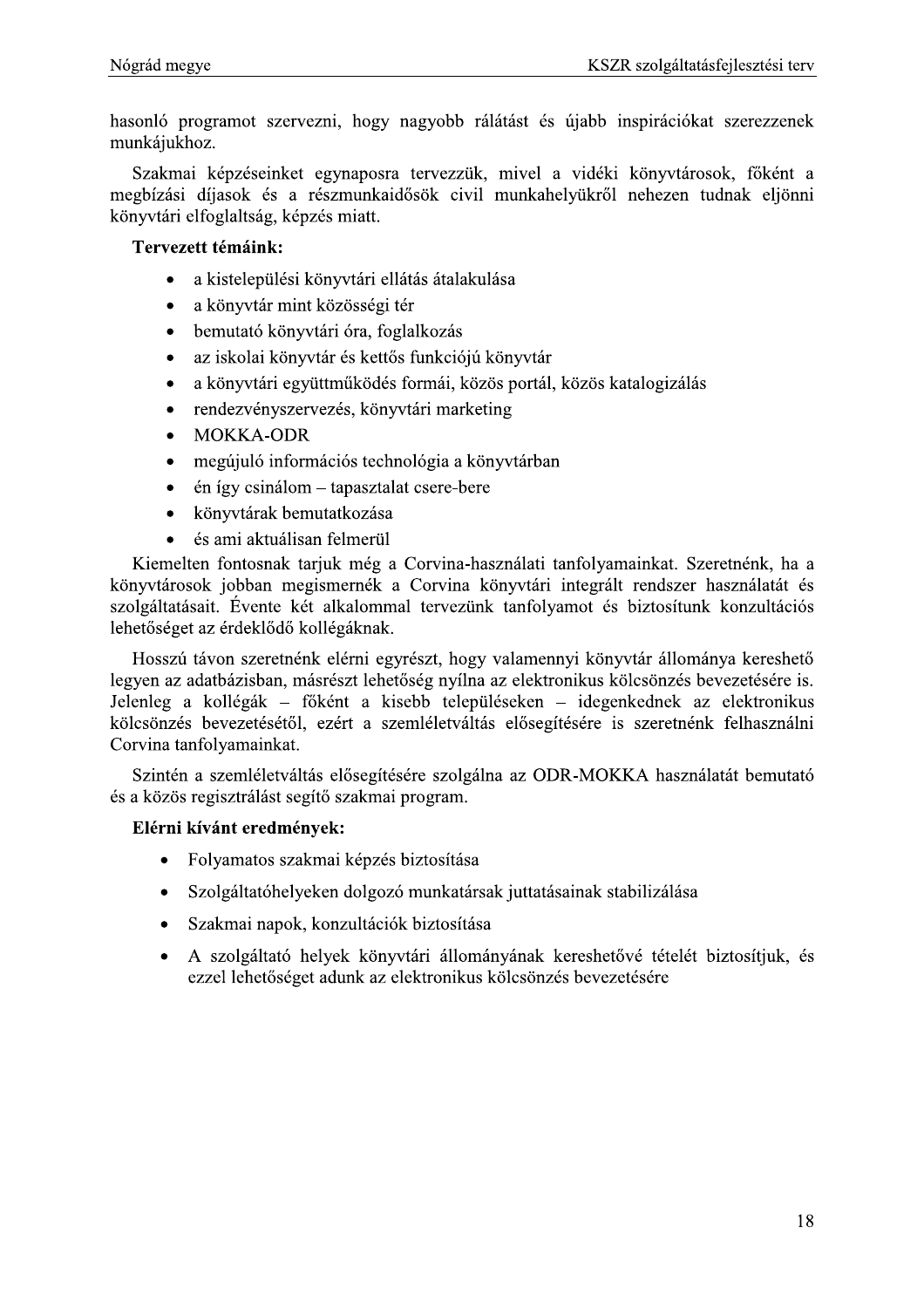| Nógrád megye                           |               |                     |                    |                                |                       |                                                 |                                                |                 |                                    |                  | KSZR szolgáltatásfejlesztési terv                                  |
|----------------------------------------|---------------|---------------------|--------------------|--------------------------------|-----------------------|-------------------------------------------------|------------------------------------------------|-----------------|------------------------------------|------------------|--------------------------------------------------------------------|
| Személyi feltételek                    |               |                     |                    |                                |                       |                                                 |                                                |                 |                                    |                  |                                                                    |
|                                        |               |                     | Nyitva tartási     | Könyvtárbusz<br>nyitva tartási |                       |                                                 |                                                |                 | A szolgáltató helyen dolgozó       |                  |                                                                    |
| Település                              | Lakónépessége | napok száma hetente | órák száma hetente | napok száma kéthetente         | órák száma kéthetente | főfoglalkozású közalkalmazotti<br>jogviszonyban | részmunkaidős közalkalmazotti<br>jogviszonyban | megbízási díjas | közcélú, közhasznú foglalkoztatott | önkéntes         | képesítése megfelel a jogszabályi<br>előírásainak $\binom{9}{6}^5$ |
| <b>Összesen</b>                        | 97.331        | 325                 | 1.157              | $\boldsymbol{0}$               | $\boldsymbol{0}$      | 16                                              | 21                                             | 51              | 11                                 | 24               | 78%                                                                |
| 1-500<br>lakosú<br>településen         | 10.013        | 102                 | 375                | $\boldsymbol{0}$               | $\overline{0}$        | 3                                               | 6                                              | 20              | $\mathbf{1}$                       | 15               | 83%                                                                |
| $501 - 1000$<br>lakosú<br>településen  | 32.271        | 118                 | 391                | $\boldsymbol{0}$               | $\mathbf{0}$          | $\overline{3}$                                  | 5                                              | 24              | 5                                  | $\overline{7}$   | 85%                                                                |
| $1001 - 1500$<br>lakosú<br>településen | 21.033        | 61                  | 230                | $\boldsymbol{0}$               | $\boldsymbol{0}$      | 5                                               | $\overline{4}$                                 | 6               | $\overline{4}$                     | $\overline{2}$   | 73%                                                                |
| 1501 - 5000<br>lakosú<br>településen   | 34.014        | 66                  | 269                | $\boldsymbol{0}$               | $\boldsymbol{0}$      | $5\overline{)}$                                 | 9                                              | $\overline{4}$  | $\mathbf{1}$                       | $\boldsymbol{0}$ | 50%                                                                |

#### 7. A könyvtári szolgáltatások népszerűsítése

A kistelepülesi szolgaltatasok megujulasa, atalakulasa reven megyenkben uj egyseges konyvtari szolgaltato rendszer jott letre. Minden ellatott településen meltő kornyezetben ugyanolyan minosegi szolgaltatashoz lehet jutni. Ezt az egysegesseget szeretnenk kifejezni egy közös arculattal, közös megjelenessel.

Ennek első lepese volt, hogy megterveztettük a megyei könyvtár és a megyei KSZR új logojat, melyet minden nepszerusito anyagon, tablan, honlapon szeretnenk feltuntetni.

A ket logo egymassal harmonizal, kifejezi a konyvtari szolgaltatasok egesz megyere történő kiterjesztését.

Az konyvtarak egységes arculatanak kialakítása erdekeben egységes homlókzati tablakat keszíttettűnk, melyek jol láthato módon jelzik a Könyvtári Szolgáltatóhelyet.

Fontosnak tartjuk, hogy minel szelesebb korben tudjuk megmutatni azokat a szolgaltatasokat, lehetőségeket, amelyeket az egyes szolgaltatohelyeken biztosítáni tudunk. IX a Konyvuari Szongantatonetyet.<br>
Fontosnak tartjuk, hogy minél szélesebb körben tudjuk megmutatni azoka<br>
szolgáltatásokat, lehetőségeket, amelyeket az egyes szolgáltatóhelyeken biztosítani tud<br> **Az emberi erőforrások min** 

<sup>)</sup> a szolgaltató helyen a kistelepülési önkormányzat

ga) 1500 to alatti lakossagszamu kistelepülesen legalabb erettsegivel,

gb) 1500–2500 to közötti lakossagszamu kistelepülésen közeptökü szakirányu vegzettséggel,

gc) 2500 to teletti lakossagszamu kistelepülesen közalkalmazotti jogviszonyban, felsofoku vegzettseggel

és könyvtáros szakképzettséggel rendelkező személyt foglalkoztat.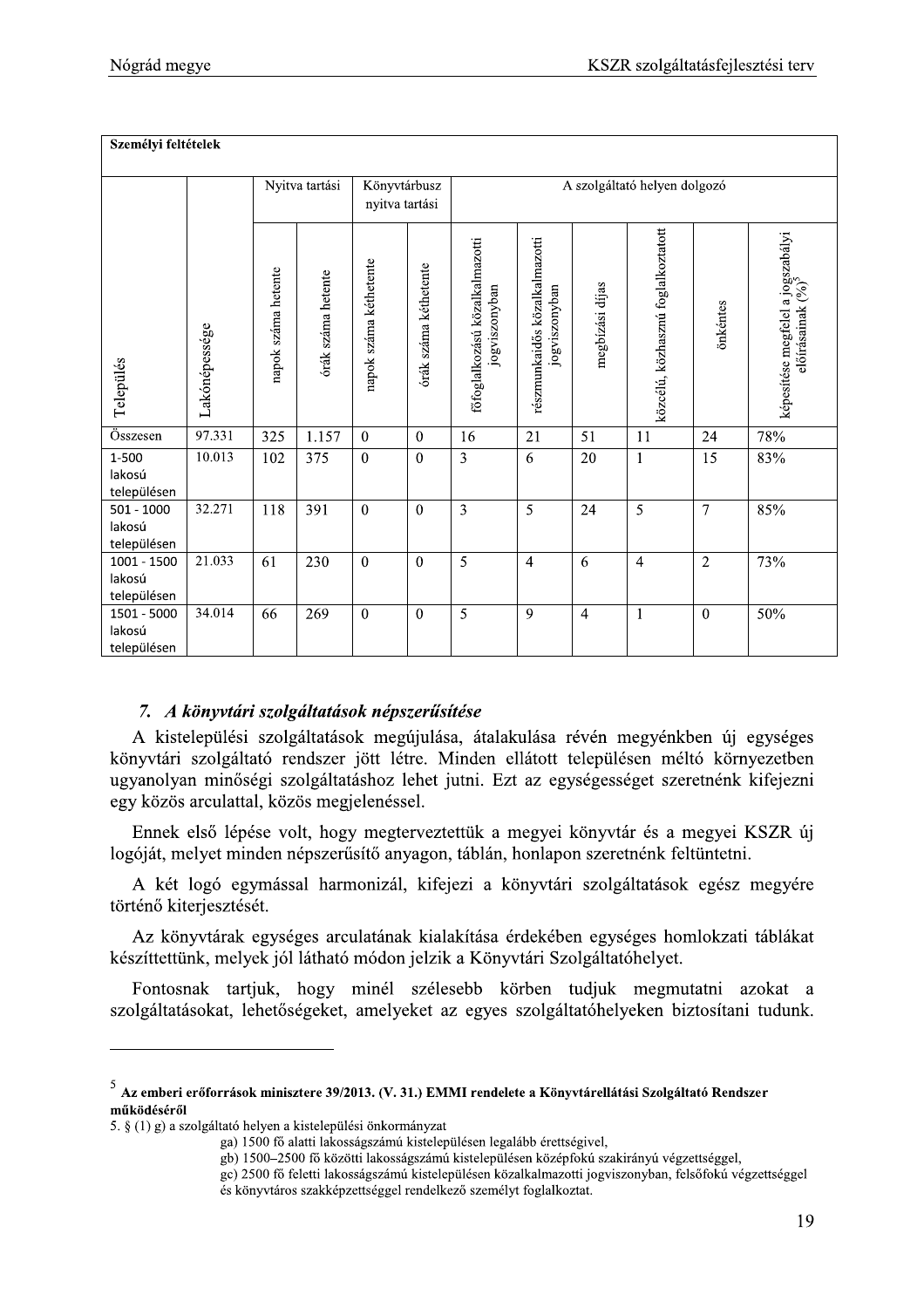Ennek érdekében olyan szórólapokat, nyomdai termékeket készíttettünk, melyek amellett, hogy bemutatják a KSZR-t, más mindennapi funkciót is betöltenek, alkalmasak arra, hogy a jelenlegi használók mellett megszólíthassuk a potenciális használókat is pl. rendezvények, falunapok alkalmával. A könyvjelzőkön, kártyanaptárakon, könyvajánlókon egyaránt megjelenik az egységes logó, a szolgáltatások és az elérhetőségek.

A használók, rendezvények résztvevői számára olyan tárgyakat készíttettünk, melyeket ajándéknak, jutalomnak szántunk az aktivitásért, valamilyen teljesítményért, elismerésként.

A feliratozott tollat, jegyzetfüzetet egy-egy szakmai nap résztvevőinek, vagy más hasonló alkalomra szánjuk. Kisebb mennyiségben készíttettünk egérpadot, papír és textilszatyrot és logóval díszített bögrét. Az eddig elkészült termékek nagyon népszerűek minden korosztály körében.

Az egységes megjelenést a honlapunkon is képviseljük. A KSZR oldala két menüpontból is elérhető. A szolgáltatások rövid bemutatása és az elérhetőségek mellett folyamatosan frissítjük a szolgáltatóhelyek adatait tartalmazó adatbázisunkat.

Honlapunkon szeretnénk nagyobb teret adni a tagkönyvtárakban zajló rendezvényeknek, híreknek.

Roll-up táblákat szeretnénk készíteni, hogy a vidéki rendezvények alkalmával mindig jelezni lehessen, hogy a rendezvény a KSZR szolgáltatás keretében valósult meg.

A tervezett költségvetésünkben nagy hangsúlyt kapott a könyvtár népszerűsítő kiadványok tervezése.

Úgy ítéljük meg, hogy a lakosság sokoldalú tájékoztatása, a naprakész információ átadás ma már nem csak elvárás, de követelmény is.

Felmérésünk szerint erre a területre a jövőben nagyobb hangsúlyt kell fektetnünk, több forrást kell terveznünk.

#### Elérni kívánt eredmények:

- A település lakosságának minél szélesebb körével megismertetni a könyvtár nyújtotta lehetőségeket, szolgáltatásokat
- Potenciális használók minél szélesebb körének megszólítása
- Együttműködő partnerek (fenntartók, társintézmények, civil szervezetek) megszólítása, együttműködés kialakítása
- A könyvtári rendszer szolgáltatásainak megismertetése helyi szinten
- szolgáltató könyvtár honlapján megjelenési lehetőség  $\mathbf{A}$ biztosítása a szolgáltatóhelyek számára
- több szolgáltatást népszerűsítő kiadvánnyal Még féle megjelenni a szolgáltatóhelyeken

#### 8. Szolgáltató könyvtár

Nógrád megyében 2013. január 1-ig a mozgókönyvtári ellátást a Balassi Bálint Megyei Könyvtáron kívül a balassagyarmati Madách Imre Városi Könyvtár és a Nyitott Könyv Olvasókör Egyesület TEMI Könyvtár végezte.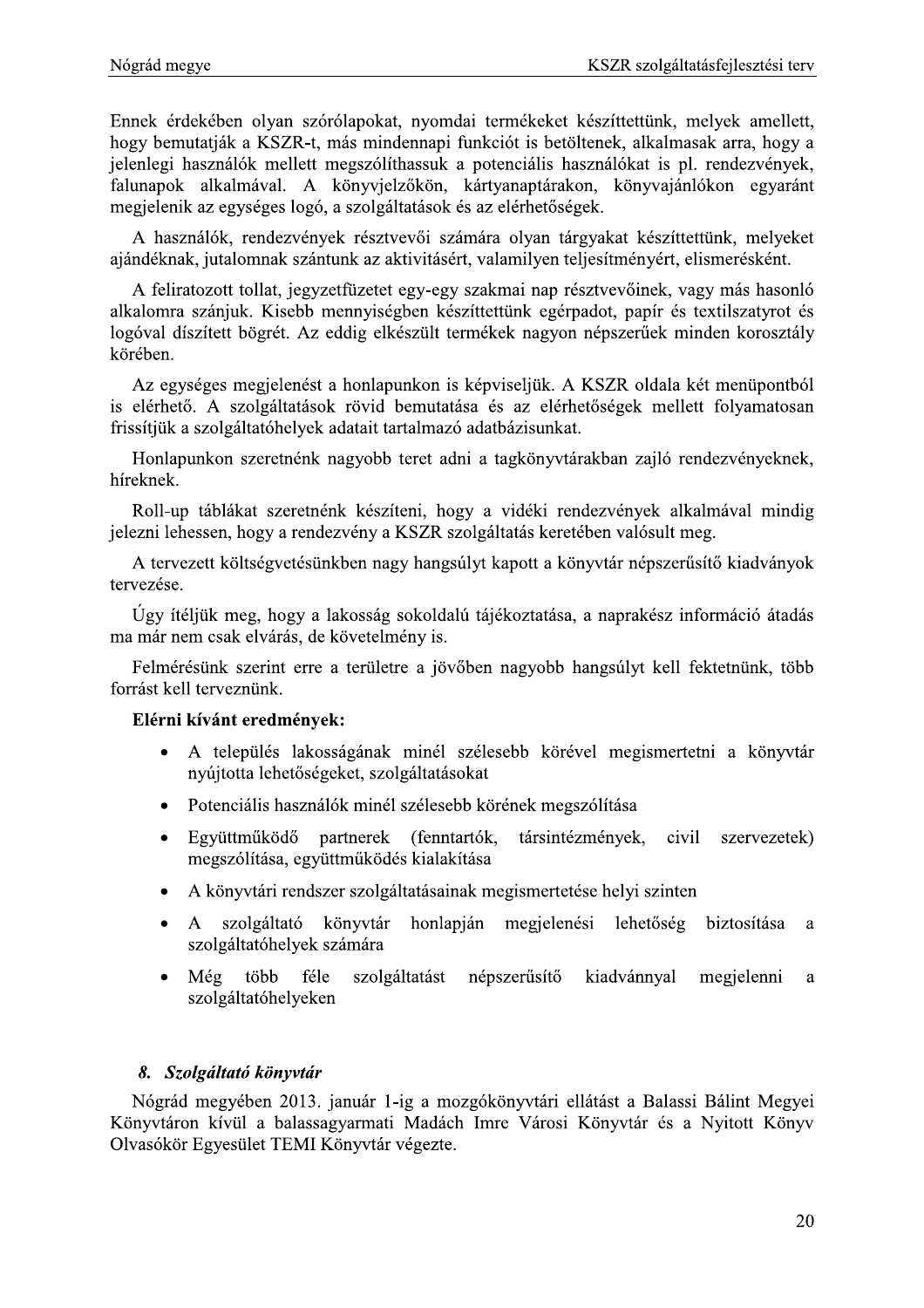Az előző években mozgókönyvtári ellátást végző városi könyvtár és TEMI könyvtár a megyei könyvtárral együtt igyekeztek mindent megtenni azért, hogy lehetőségeiknek megfelelően magas szintű szakmai ellátást nyújtsanak a vállalt ellátott helyeken.

Intézményünk kb. 20.000 kötetes csereállománnyal rendelkezik, melyet 2004 óta gyarapít folyamatosan. Az idők során a dokumentumok egy része elhasználódott, de az állományt rendszeresen frissítjük. Az állomány kb. kétharmada jelenleg kint található a szolgáltatóhelyeken. A kihelyezett állomány nagysága változó, 60-600 kötetig. Az állomány zöme könyvekből áll, de jó kínálatot tudunk biztosítani DVD filmekből, zenei CD-kből és hangoskönyvekből. Az állományunkból esetlegesen hiányzó műveket a megyei könyvtár állományából kérhetjük. A könyvtárosok elektronikus katalógusból válogathatnak, jelezhetik igényeiket, vagy kellemes könyvkiválasztó térben raktárkészletünkből is válogathatnak.

A csereállomány forgatásában, nyilvántartásában a Corvina rendszert használjuk, mely gyors és hatékony a letétek kezelésében.

A cserék lebonyolításához, szállításhoz új nagyobb teljesítményű és befogadóképességű személygépkocsit vásároltunk (Fiat Doblo), mely alkalmas nagyobb mennyiségű dokumentum kiszállítására is.

Szükséges még a letétek házon belüli szállítására alkalmas eszközök beszerzése, valamint a könyvtári bútorok cseréjére. A könyvtár átadása óta nem volt lehetőségünk a könyvtár belső tereinek és bútorzatának megújítására. Ülőbútoraink, irodai székeink lassan szétfoszlanak, a padlószőnyeg nemcsak elhasználódott, de az egészségre is ártalmas. A belső terek felújítására, tisztasági festésre, vizesblokk felújítására, villany és vízvezetékrendszer cseréjére lenne szükség.

Néhány szolgáltatóhely sokkal jobb fizikai állapotban van, mint szolgáltató könyvtárunk.

A Balassi Bálint Megyei Könyvtár kistelepüléseket ellátó módszertani osztály 4 fő, felsőfokú végzettségű szakképzett könyvtáros kollégával végzi a szolgáltató helyek ellátását. A szakképzettség mellett a kollektíva erőssége még az is, hogy több évtizedes szakmai tapasztalattal rendelkező munkatársakról van szó. A megnövekedett feladatokhoz azonban szükséges lenne legalább 5 fő tényleges létszámbővítés a KSZR feladatok végzéséhez, és egy fő, aki KSZR gazdasági hátterét biztosítaná.

#### Elérni kívánt eredmények:

- $\bullet$ Jobb feltételekkel, minőségibb szolgáltatások nyújtása.
- A szolgáltató könyvtár munkatársainak rendszeres szakmai képzése
- A szolgáltató könyvtár működési költségeinek központi támogatása  $\bullet$
- A szolgáltató könyvtár létszámának bővítése

#### 9. Minőségfejlesztés, minőségirányítás, a szolgáltatás dokumentálása

A Balassi Bálint Megyei Könyvtár települési és megyei feladatokat is ellátó nyilvános könyvtár, az információs esélyegyenlőség színtere.

A könyvtár minőségpolitikai céljai egybeesnek a kistelepülési ellátás célrendszerével:

- bárki számára biztosítsa a dokumentumokhoz és információkhoz való korlátozás  $\bullet$ nélküli szabad hozzáférése
- könyvtárhasználók mindenkori igényeinek minél magasabb színvonalú kiszolgálása